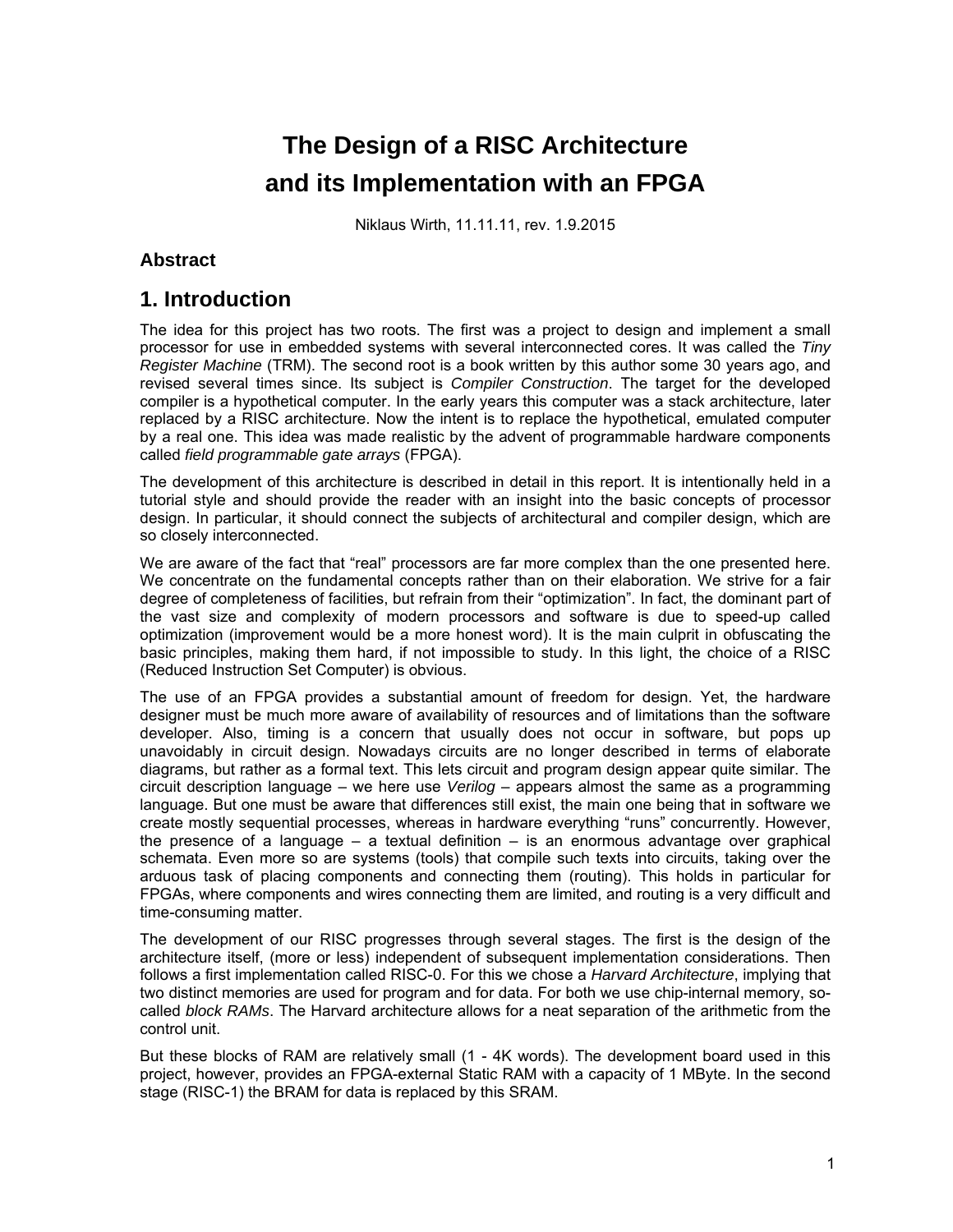In the third stage (RISC-2) we switch to a *von Neumann Architecture*. It uses a single memory for both instructions and data. Of course we use the SRAM of stage 1.

In the fourth stage (RISC-3) two features are added to round up the development, byte accessing and interrupts. (They might be omitted in a course without consequences).

RISC-4 adds non-volatile storage (disk) in the form of an SD-card (flash memory). This device is accessed through a serial line according to the SPI standard.

RISC-5 finally adds further peripheral devices. They are a keyboard and a mouse (both accessed via a PS-2 standard interface), a memory-mapped display (accessed via VGA standard), and a network (accessed via SPI standard).

It follows that RISC-0 and RISC-5 are the corner stones of this project. But we keep in mind that from a programmers' standpoint all implementations appear identical (with the exception of the features added in RISC-3). All four have the *same architecture and the same instruction set.*

# **2. The RISC Architecture**

An architecture describes a computer as seen by the programmer and the compiler designer. It specifies the resources, i.e. the registers and memory and defines the instruction set. (possibly implying data types).

Processors consist of two parts, the *arithmetic/logic unit* (ALU) and the *control uni*t. The former performs arithmetic and logical operations, the latter controls the flow of operations. In addition to the processor there is memory. Our RISC consists of a memory whose individually addressable elements are *bytes* (8 bits).

The ALU features a bank of 16 registers with 32 bits. 32-bit quantities are called *words*. Arithmetic and logical operations, represented by instructions, always operate on these registers. Data can be transferred between memory and registers by separate load and store instructions. This is an important characteristic of RISC architectures, developed between 1975 and 1985. It contrasts with the earlier CISC architectures (Complex instruction set): *Memory is largely decoupled from the processor*. A second important characteristic is that *every instruction takes one clock cycle* for its execution, perhaps with the exception of access to slower memory. More about this will be presented later. This single-cycle rule makes such processors *predictable* in performance. The number of cycles and the time required for executing any instruction sequence is precisely defined. Predictability is essential in all real-time applications.

The core of the data processing unit consisting of ALU and registers is shown in Figure1. Evidently, data cycle from registers into the ALU, where an operation is performed, and the result is deposited back into a register.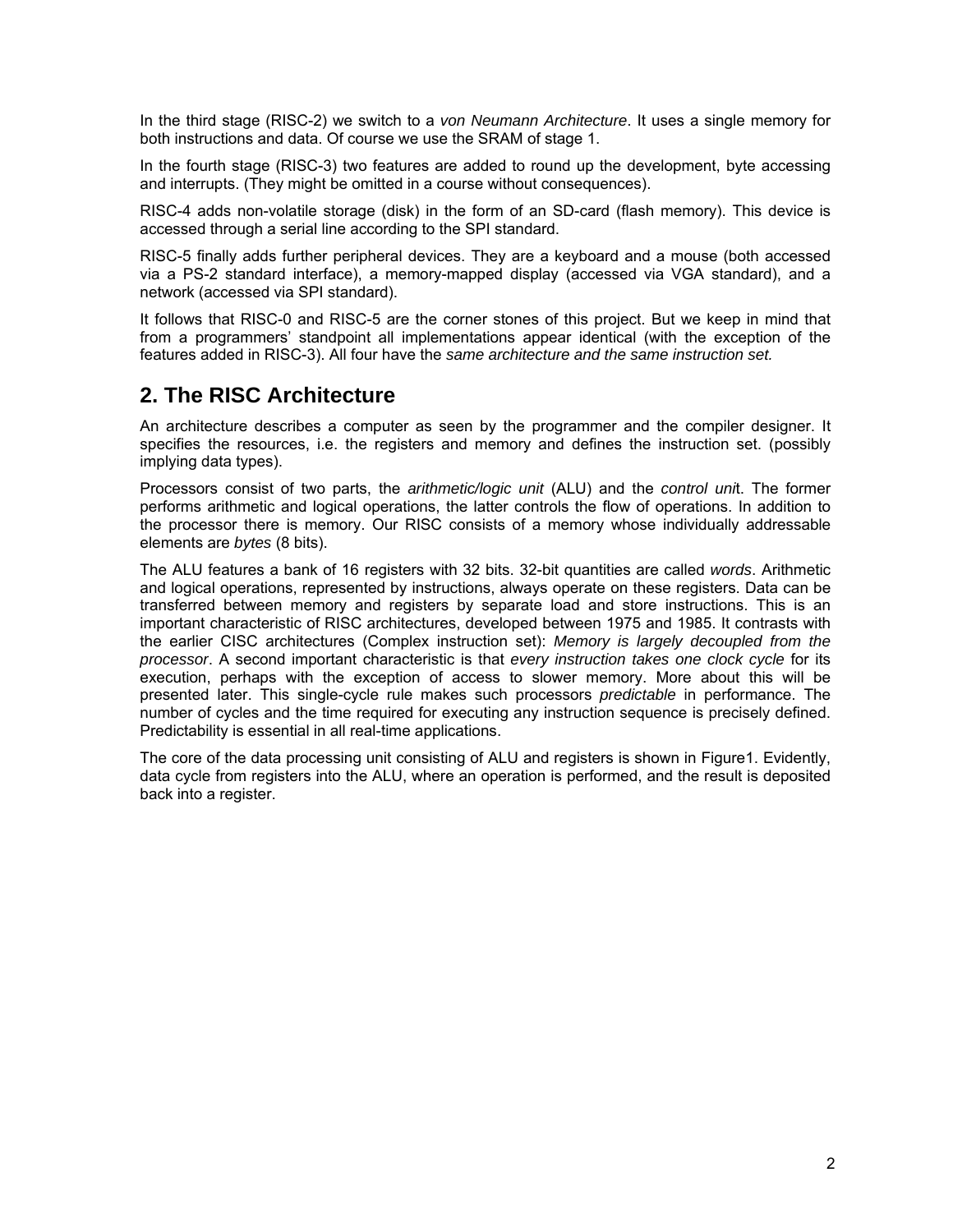

Fig. 1. Processor core with ALU and registers

The control unit contains a register holding the instruction currently being under execution. This is called the *instruction register* (IR). It also features a register holding the address of the instruction being fetched from program memory. This is traditionally called the *program counter* (PC). The control unit computes the address of the next instruction. As this is mostly the one in sequence, i.e. with address PC+1, the control unit also holds an incrementer. Branch instructions take the next address from the instruction register.

External devices are mapped into the address space of memory. This means that a certain range of addresses is reserved for access to input and output devices.

# **3. The Instruction Set**

The term "reduced" suggests that keeping the instruction set small is a good concept. But how much can one reduce it? Is there a lower limit? Which are its criteria? There is, of course, no clear cut measure. An important goal is a certain *completeness*. An instruction set should make it possible to compose any more complex operation out of the basic instructions, The second goal must be *regularity*, straight rules without exceptions. It facilitates description, understanding, and implementation enormously.

The principal enemy of regularity and simplicity is the drive for speed, for efficiency. We place priority on a simple, regular design. Improvements to increase speed can be added at a later stage. A sound rule to begin is that instructions simple to implement should have priority. Among them are certainly all logical operations, and because of their frequency the basic arithmetic operations such as addition and subtraction.

The RISC architecture divides instructions into three classes, namely (1) arithmetic and logic instructions operating on registers, (2) operations to transfer data between registers and memory, and (3) control (branch) instructions.

# **3.1. Register instructions**

We follow the established convention to provide instructions with 3 register numbers, two specifying the operands (sources), one the result (destination). Thus we obtain a 3-address computer. It gives compilers the largest degree of freedom to allocate registers for optimal efficiency. Logical operations are the conventional AND, OR, XOR. The arithmetic operations are the four basic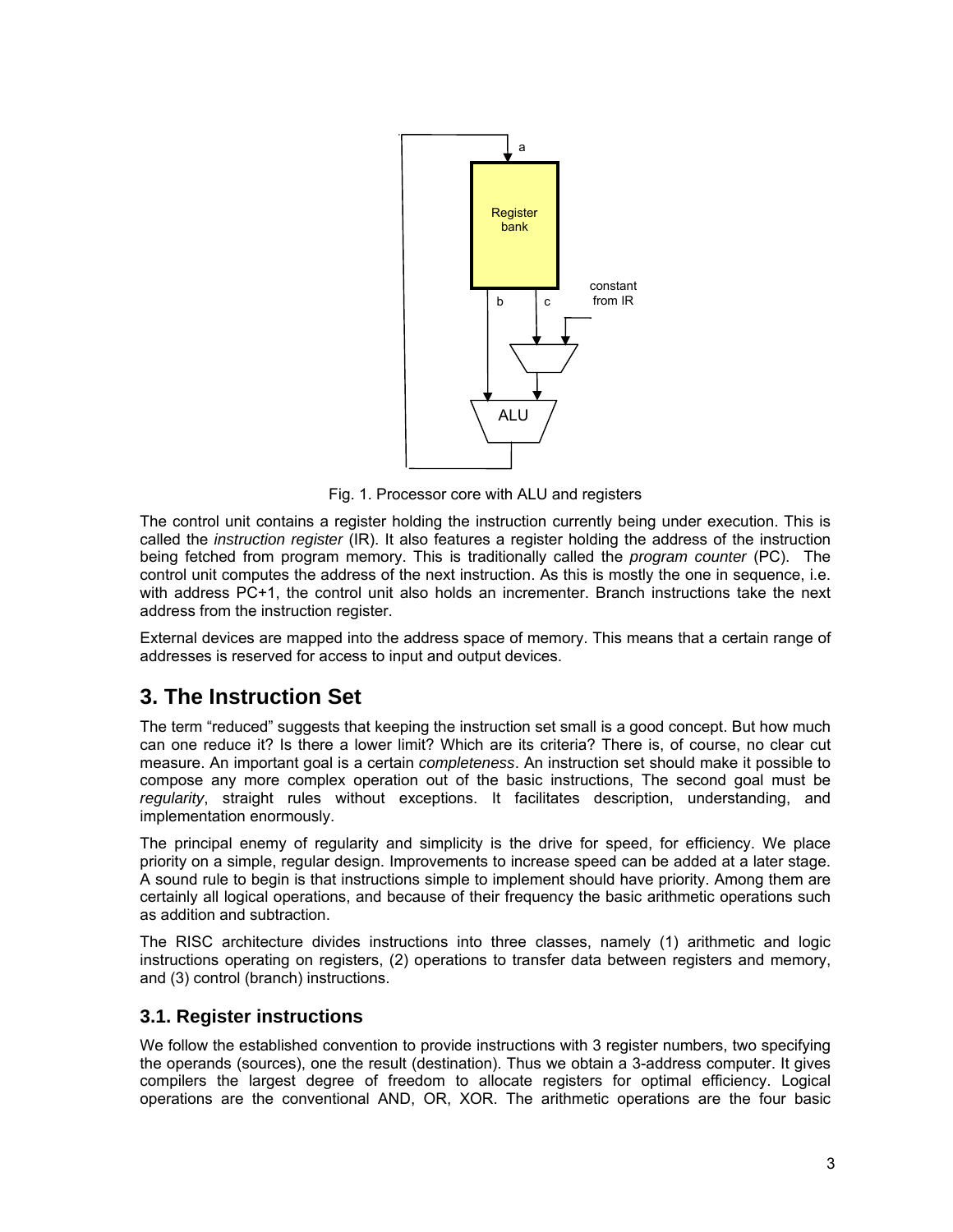operations of addition, subtraction, multiplication and division. The inclusion of the latter two is to some degree questionable. They are considered basic in mathematics, although they can be constructed out of addition or subtraction. Their complexity is indeed of a higher order. This must be paid by higher "cost", either in time or circuitry.

Furthermore, we include a set of shift instructions, moving bits horizontally. In fact, a single one, namely rotation would suffice. Rotation is the best choice because it loses no information, and thus all other can be constructed out of it. However, we also provide left shift (LSL) and (arithmetic) right shift (ASR). The former feeds zeroes in at the low end, the latter replicates the top bit at the high end. The shift count can be any number between 0 and 31.

All 16 register instructions use the same two forms. In form *F0*, both operands are registers. In format *F1* one operand is a register, the other is a constant held in the instruction itself.

The complete set of register instructions is shown the following Table 1 in an assembler-like form. *R.a* is the destination register, and *R.b* is the first operand. The second operand is either register *R.c*, or the literal ("immediate") *im*. In this case, the *modifier bit v* determines how the 16-bit constant *im* is extended into a 32-bit value. The two forms of instructions are encoded as shown in Fig. 2 *n* stands for either *R.c* or *im*.

| 0               | MOV $a, n$ R. $a := n$ |                                          |                                             |
|-----------------|------------------------|------------------------------------------|---------------------------------------------|
| $\mathbf{1}$    |                        | LSL $a, b, n$ R.a:=R.b $\leftarrow$ n    | (shift left by n bits)                      |
| $\overline{2}$  |                        | ASR $a, b, n$ R.a := R.b $\rightarrow$ n | (shift right by n bits with sign extension) |
| 3               |                        | ROR $a, b, n$ R. $a := R.b$ rot n        | (rotate right by n bits)                    |
|                 |                        |                                          |                                             |
| 4               |                        | AND $a, b, n$ R. $a := R.b & n$          | logical operations                          |
| $5\phantom{.0}$ |                        | ANN $a, b, n$ R.a := R.b & ~n            |                                             |
| 6               |                        | IOR $a, b, n$ R.a := R.b or n            |                                             |
| $\overline{7}$  |                        | $XOR$ a, b, n R.a := R.b xor n           |                                             |
| 8               |                        | ADD $a, b, n$ R. $a := R.b + n$          | integer arithmetic                          |
| 9               |                        | SUB $a, b, n$ R. $a := R.b - n$          |                                             |
| 10              |                        | MUL $a, b, n$ R.a := R.a x n             |                                             |
| 11              |                        | DIV $a, b, n$ R.a := R.b div n           |                                             |
|                 |                        |                                          |                                             |
| 12              |                        | FAD $a, b, c$ R.a := R.b + R.c           | floating-point arithmetic                   |
| 13              |                        | FSB $a, b, c$ R. $a := R.b - R.c$        |                                             |
| 14              |                        | FML $a, b, c$ R. $a := R.a \times R.c$   |                                             |
| 15              |                        | FDV $a, b, c$ R.a := R.b / R.c           |                                             |
| $v = 0$         |                        | extension of <i>im</i> with 16 zero bits |                                             |
| $v = 1$         |                        | extension of <i>im</i> with 16 one bits  |                                             |





Fig.2. Formats F0 and F1. for register instructions

All register instructions (with the exception of multiplication and division) have side effects on the four single-bit condition registers, namely

- N := bit 31 of result. Hence, N indicates whether the result is negative.
- Z := all bits of result zero. Z indicates whether the result is zero.
- C := carry out bit. (For addition and subtraction only).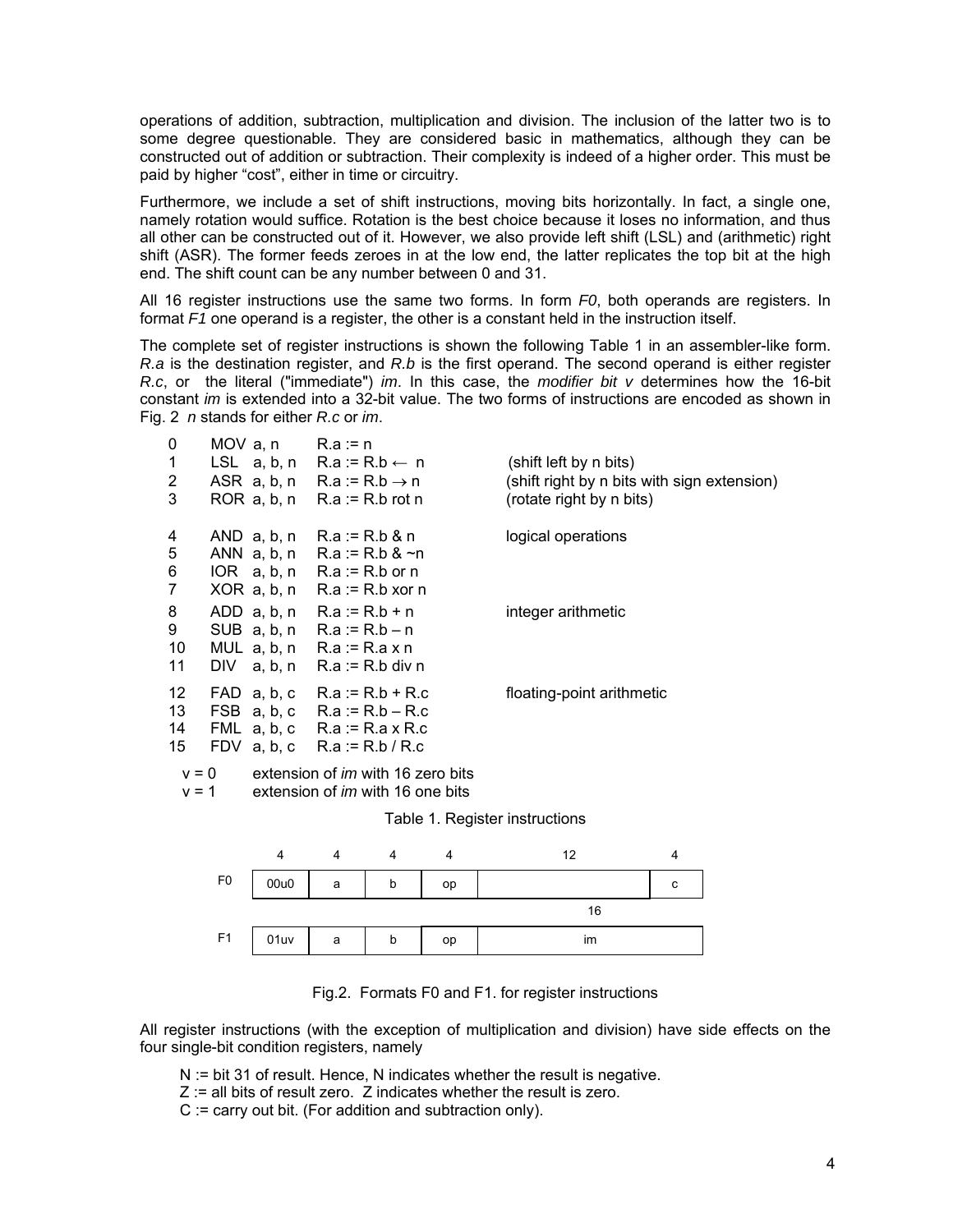V := overflow. (For addition and subtraction only)

These four condition registers are tested by branch instructions. The DIV instruction deposits the remainder in an auxiliary register H.

Register instructions contain two modifier bits *u* and *v*. The instruction MOV with *u* set to 1 shifts the immediate value *im* by 16 bits to the left. Instructions ADD and SUB with the modifier bit *u* set to 1 add (subtract) the carry bit C, and the MUL instruction with *u* set to 1 considers the operands as unsigned numbers, yielding a 64-bit unsigned product.

### **3.2. Memory instructions**

There are only two memory instructions, namely load and store. They specify a destination register *R.a* for load, or a source register for store. The address in memory is the sum of register *R.b* and a 20-bit offset. The format is shown in Figure 3.



Fig. 3. Format F2 for memory instructions

The modifier bits have the following significance:

 $u = 0$  load,  $u = 1$  store  $v = 0$ : word,  $v = 1$ : byte (implemented on RISC-3 only)

#### **3.3. Branch instructions**

Branch instructions are used to break the sequence of instructions. The next instruction is designated either by a 24-bit signed offset, or by the value of a register, depending on the modifier bit *u*. It indicates the length of the jump forward or backward (PC-relative addressing). This offset is in *words*, not bytes, as instructions are always one word long.

Bcond off

 $u = 0$  PC := R.c  $u = 1$  PC := PC+1+off  $v = 0$  no link  $v = 1$  R15 := PC+1

The modifier v determines, whether the current value of PC be stored in register R15 (the *link* register). This facility is used for calls to procedures. The value stored is then the return address. The format is shown in Fig. 4.



Fig. 4. Format F3 of branch instructions

The following conditions are available:

| code | cond condition                                                     | code | cond condition                                                            |                     |
|------|--------------------------------------------------------------------|------|---------------------------------------------------------------------------|---------------------|
| 0000 | MI negative (minus) N<br>0001 EQ equal (zero)<br>0010 CS carry set |      | 1000 PL positive (plus)<br>1001 NE positive (plus)<br>1010 CC carry clear | ~N<br>Z<br>$\sim$ C |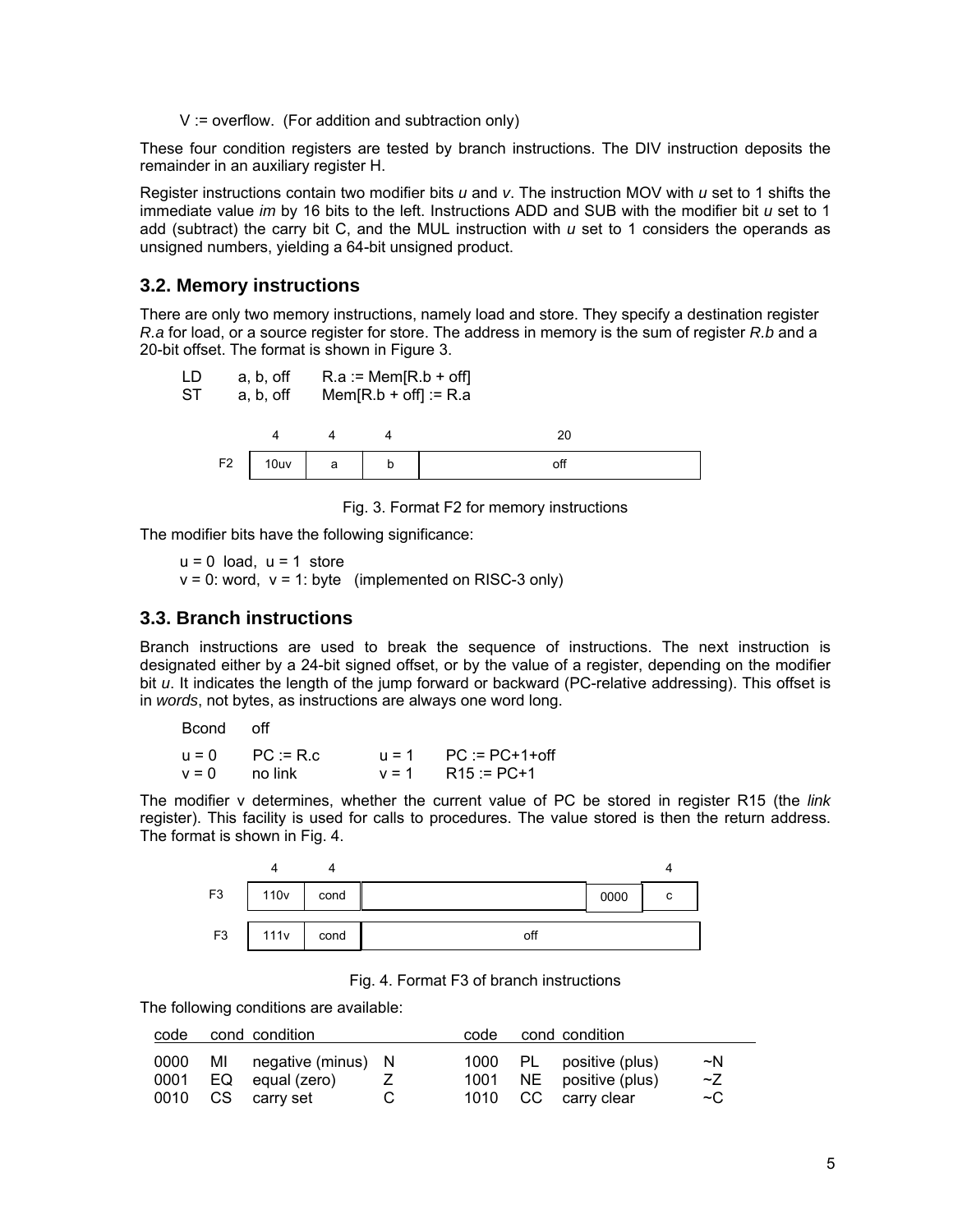|         |     | 0011 VS overflow set | v          |         | 1011 VC overflow clear   | $\sim$ V             |
|---------|-----|----------------------|------------|---------|--------------------------|----------------------|
| 0100    | LS  | less or same         | $\sim$ C Z | 1100 HI | hiah                     | $\sim$ ( $\sim$ C}Z) |
| 0101 LT |     | less than            | N≠V        |         | 1101 GE greater or equal | $\sim$ (N $\neq$ V)  |
| 0110    | LE. | less or equal        | (N≠V) Z    | 1110 GT | greater than             | $\sim((N\neq V) Z)$  |
| 0111    |     | true                 |            | 1111    | false                    |                      |

# **4. Implementing a Harvard Architecture** (RISC-0)

The building of circuits involves physical components, such as gates and registers, and wires connecting them. The use of a modern FPGA on a chip facilitates this task tremendously. There is no need to select component chips with registers, mutiplexers, or decoders, and no need to hardwire them with soldering iron or wire-wrap gun. Instead, the circuit description is fed to a tool consisting of a synthesizer, a placer (selecting appropriate elements from the ones available onchip), and a router (using the available wires to connect them).

Although this scheme has simplified hardware design drastically, there still exist the limitations of available components and of routing resources. If a design becomes too complex, or too large, the tool may not be able to perform its task Therefore, we have a strong incentive to keep our design reasonably simple and well structured.

In addition and in contrast to software design, there exists the consideration of timing. Signals propagate with finite speed. Each gate introduces a certain delay. We must keep path lengths, the number of gates a signal passes between its origin register and its destination register, small. The timing considerations are greatly simplified, if we adhere to *synchronous* design. This implies that all registers are run by *the same clock.* The FPGA provides special wiring for clock signals in order to keep clock skew limited and ignorable.

We describe the circuit by a program text in the HDL Verilog, and we stick to the following scheme, where a module consists of 4 parts:

- 1. The header with the list of input and output signals (parameters).
- 2. The declaration part, introducing the names of signals (wires) and registers.
- 3. The assignments of (Boolean) values to signals (wires)..They have the form

**assign** s = expression;

4. The assignments to registers. They have the form

R <= expression;

and occur under the heading

**always** @ (posedge clk) **begin ….. end**

where *clk* is the global clock signal.

There are two input signals occurring in the header of every module, namely *clk* and *rst*. The latter is a negative reset signal (in our case activated by a push button).

The RISC system consists of several modules. The principal module is called *RISC0*, and it implements the processor. There are two submodules implementing a multiplier and a divider. There is also a module called *RISC0Top*, representing the processor's "environment". It is a Verilog rule that only a top module can import off-chip signals. This module contains the connections to external devices. They include an RS-232 transmitter and an RS-232 receiver, representing a serial line. The module also contains the connections to a set of 8 LEDs and to 8 switches. This configuration is shown in Figure 5.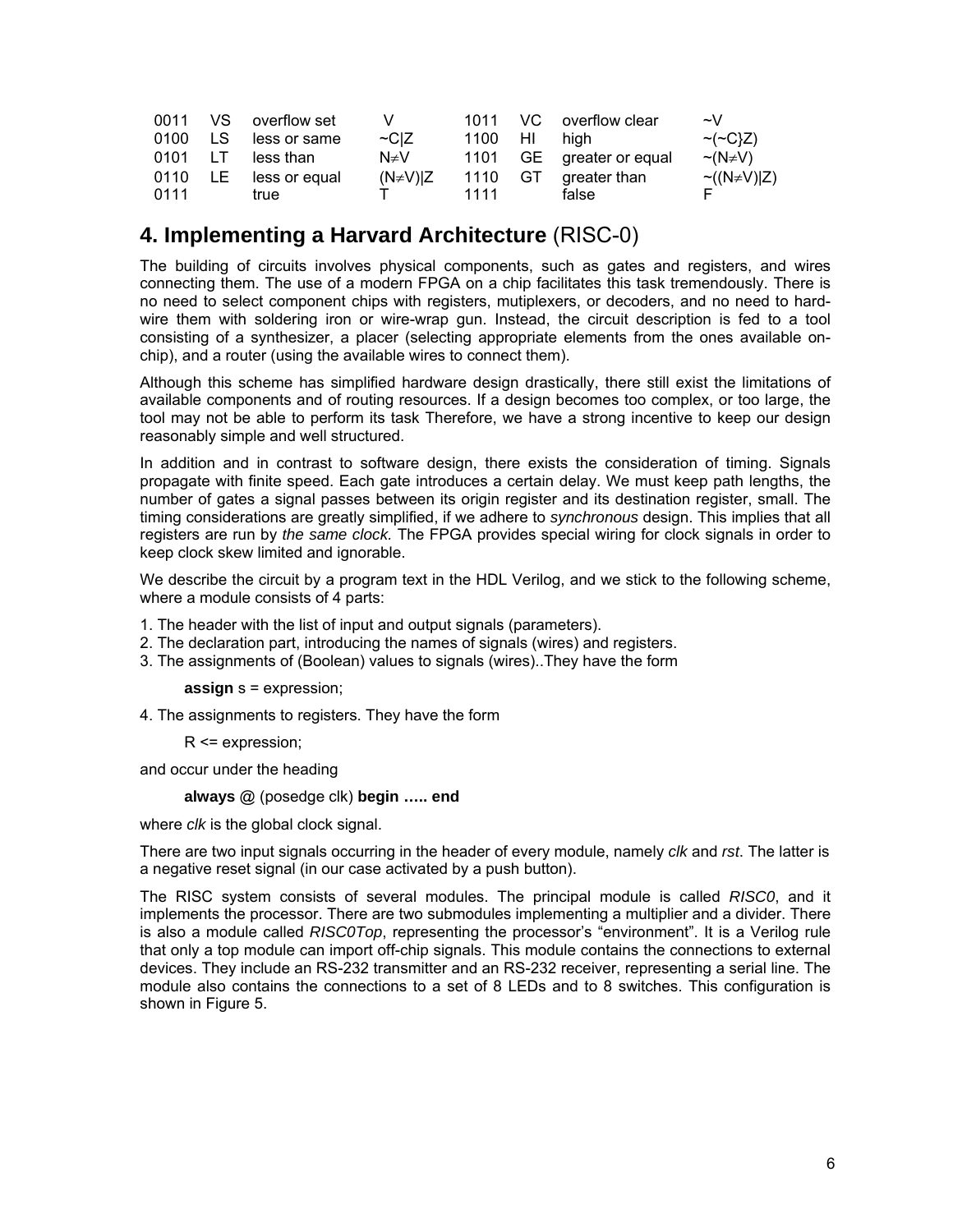

Fig. 5. Block diagram of the RISC-0 configuration

The header of module RISC0 lists its parameters, signals to and from the "environment":

input clk, rst, input [31:0] inbus, codebus, output [11:0] adr, output rd, wr, output [31:0] outbus

# **4.1. The computation unit (ALU)**

As mentioned earlier, the processor is divided into two parts, the computation unit and the control unit. In the block diagram of Figure 6 the computation unit is to the left, the control unit to the right, and it is evident that they are connected by a few wires only.

The heart of the computation unit is the *bank of registers*, each of the 16 registers with 32 bits. They are represented as an array of 16 words, connected by the following signals (wires).

reg [31:0] **R** [0:15]

| wire [31:0] A     | data input (to registers)    |
|-------------------|------------------------------|
| wire [31:0] B     | data output (from registers) |
| wire [31:0] C0    | data output                  |
| wire $[3:0]$ ira0 | address of port A            |
| wire $[3:0]$ irb  | address of port B            |
| wire $[3:0]$ irc  | address of port C0           |
| wire clk          | clock                        |
| wire regwr        | write enable                 |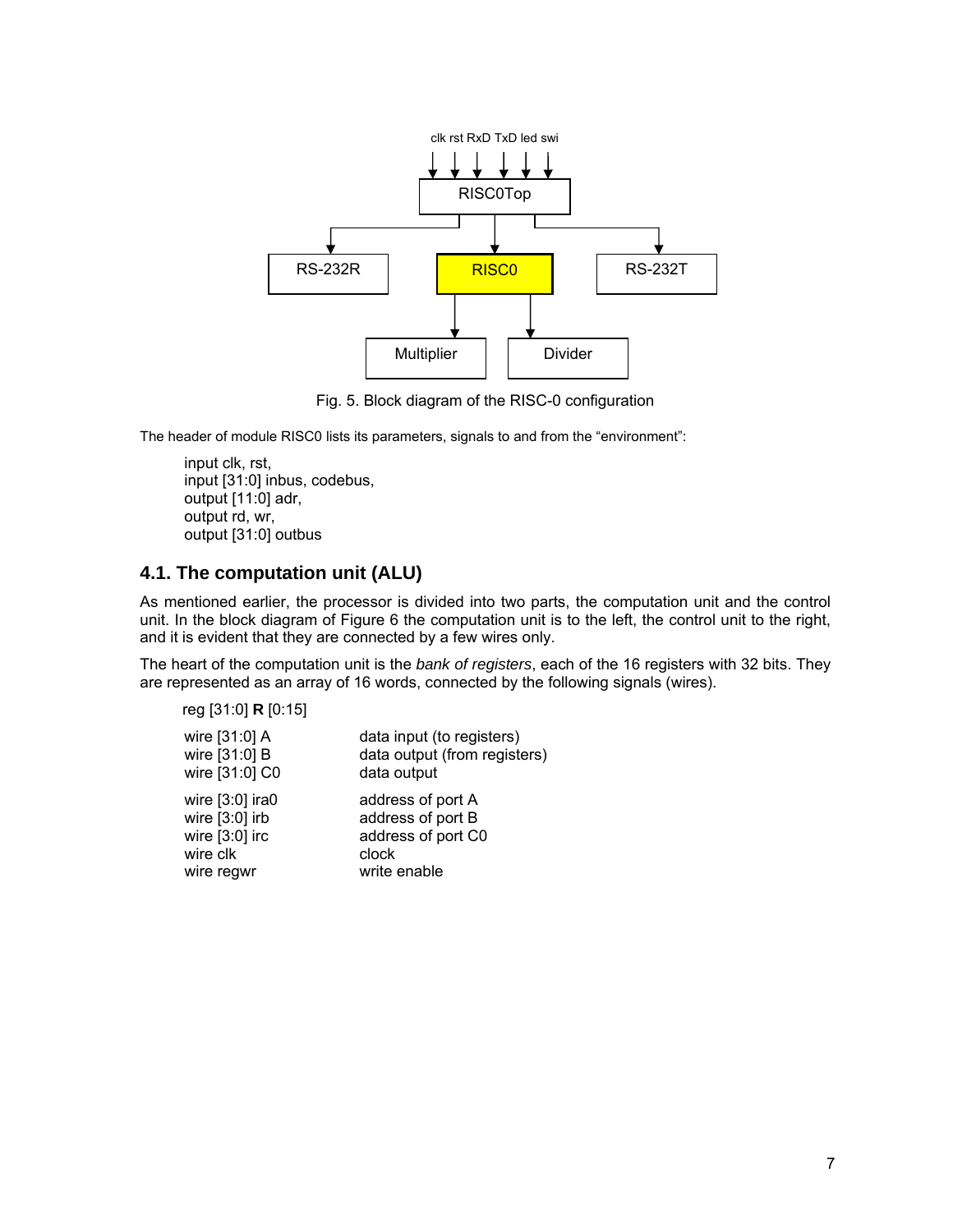

Fig.6. Block diagram of computation unit

Before proceeding, we postulate the following auxiliary signals derived from the instruction register IR, representing instruction fields and their decoding (see instruction formats in Ch. 3).

```
IR = pmout; instruction from program memory 
p = IR[31]; instruction fields 
q = IR[30];
u = IR[29]; 
v = IR[28];
w = IR[16];
cc = IR[26:24]; 
ira = IR[27:24]; 
irb = IR[23:20]; 
op = IR[19:16]; 
irc = IR[3:0];
imm = IR[15:0]; 
off = IR[19:0]; 
MOV = \neg p & (op == 0); decode signals
LSL = \neg p \& (op == 1);ASR = \neg p & (op == 2);
ROR = \neg p & (op == 3);
AND = \neg p \& (op == 4);ANN = \neg p & (op == 5);
IOR = \neg p & (op == 6);
XOR = -p & (op == 7);ADD = \neg p & (op == 8);
SUB = \neg p & (op == 9);
MUL = \sim p & (op == 10);
DIV = \neg p & (op == 11);
```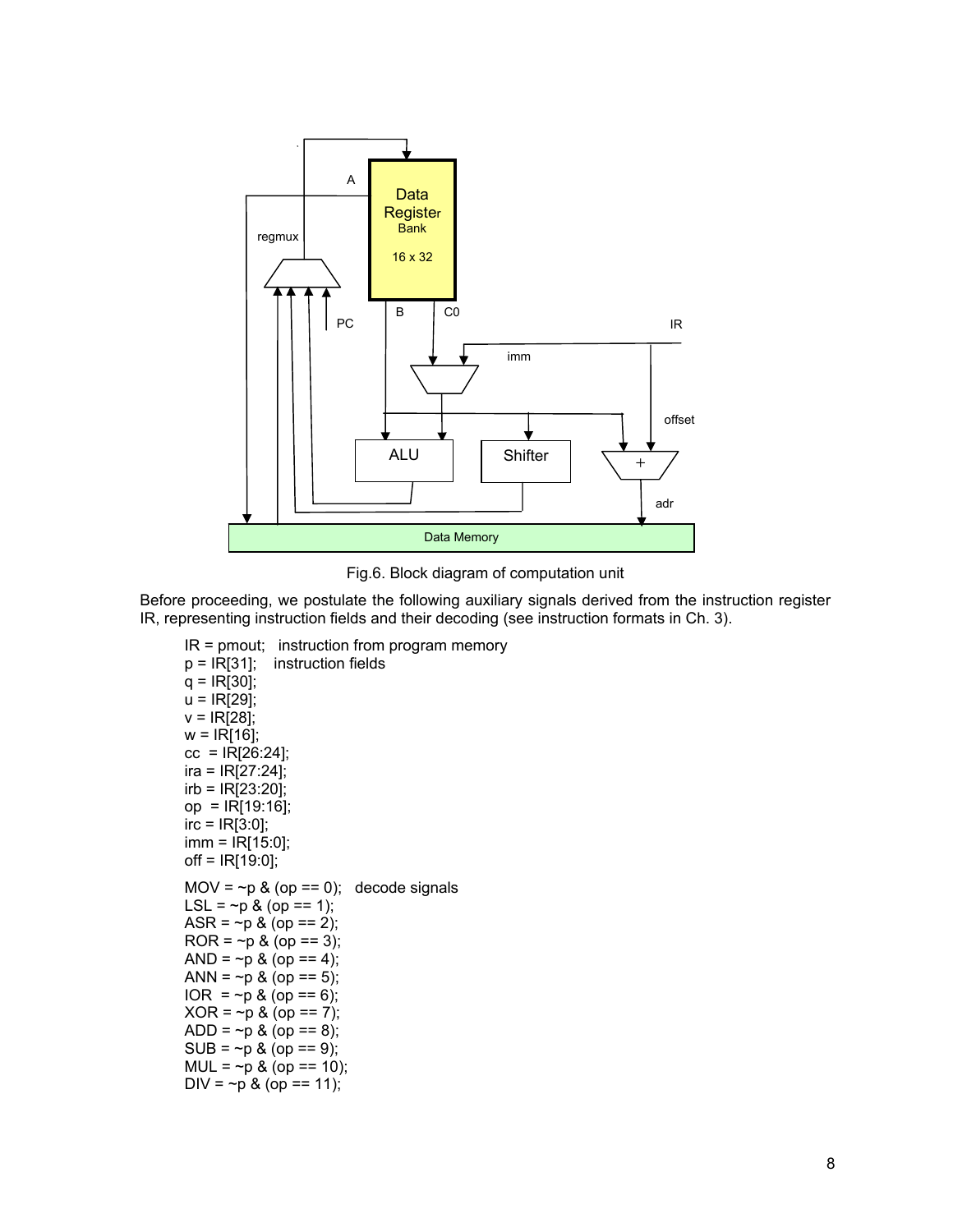LDW =  $p < q < q$ .  $STW = p < q < u$ ;  $BR = p & q$ ;

From the block diagram of Fig. 6 we now derive the following expressions for further signals:

| $ira0 = (BR)$ ? 15 : ira;<br>C1 = ~q ? C0 : { $\{16\}$ }, imm};                                                                                                                                                                                              | return address of BL to R15                                                               |
|--------------------------------------------------------------------------------------------------------------------------------------------------------------------------------------------------------------------------------------------------------------|-------------------------------------------------------------------------------------------|
| alu $Res =$<br>$MOV$ ? $C1$ :<br>LSL $?$ t3 :<br>$ASR$ ? s3 :<br>ROR ? s3 :<br>$AND ? B & C1$ :<br>ANN ? B & $\sim$ C1 :<br>$IOR$ ? $B$   $C1$ :<br>$XOR ? B ^ C1$ :<br>$ADD ? B + C1 + (u & C)$ :<br>$SUB ? B - C1 - (u & C)$ :<br>MUL ? product $[31:0]$ : | left shifter output<br>right shifter output<br>right shifter output<br>multiplier output  |
| DIV ? quotient : 0;                                                                                                                                                                                                                                          | divider output                                                                            |
| $regmu x =$<br>(LDW & ~ioenb) ? dmout<br>(LDW & ioenb) ? inbus<br>(BR & v) ? {18'b0, nxpc, 2'b0} : aluRes                                                                                                                                                    | register input D<br>from memory:<br>from input bus :<br>return address from control unit: |

In most instructions, the result *regmux* is stored in a register. The exceptions are:

Branch instructions, unless the return address is to be saved (BR  $<$ u) Branch instructions whose condition is not met (BR  $&$  ~cond) Store instructions Stalls (discussed later)

Writing to registers is controlled by the signal *regwr,* defined as:

regwr =  $(\sim p \& \sim$ stall) | (LDW &  $\sim$ stall &  $\sim$ stall1) (BR & cond & v);

Assignment to the register bank is specified as

 $R[ira0] \leq r$  regwr ? regmux : A;

In addition to the data registers, four single-bit registers are provided to hold some predicates of the computed result. They are traditionally called *condition codes,* and they are used (tested) by branch instructions. These registers are N, Z, C, OV.

 $N \leq$  regwr? regmux[31] : N; sign  $Z \leq$  regwr ? (regmux == 0) : Z; zero

N and Z are set by all register operations, C and V by additions and subtractions only. The values for C and OV are shown in the detailed program listings. Incidentally, C depends on its interpretation as a carry or a borrow bit.

Parallel to the path from register output to register input through the ALU lies the path through two *shifters*, one for left, one for right shifts. Shifters are, like circuits for logical and arithmetic operations, entirely combinational circuits. They consist of multiplexers only. The *left shift* (LSL) feeds zero bits to the right.

A basic element on our FPGA are "lookup tables" with 4 inputs and a single output resulting from any function of the inputs. Hence, a 4-input multiplexer is the preferred element. In order to be able to shift by any amount between 0 and 31, three stages are required. The first shifts by 0, 1, 2, or 3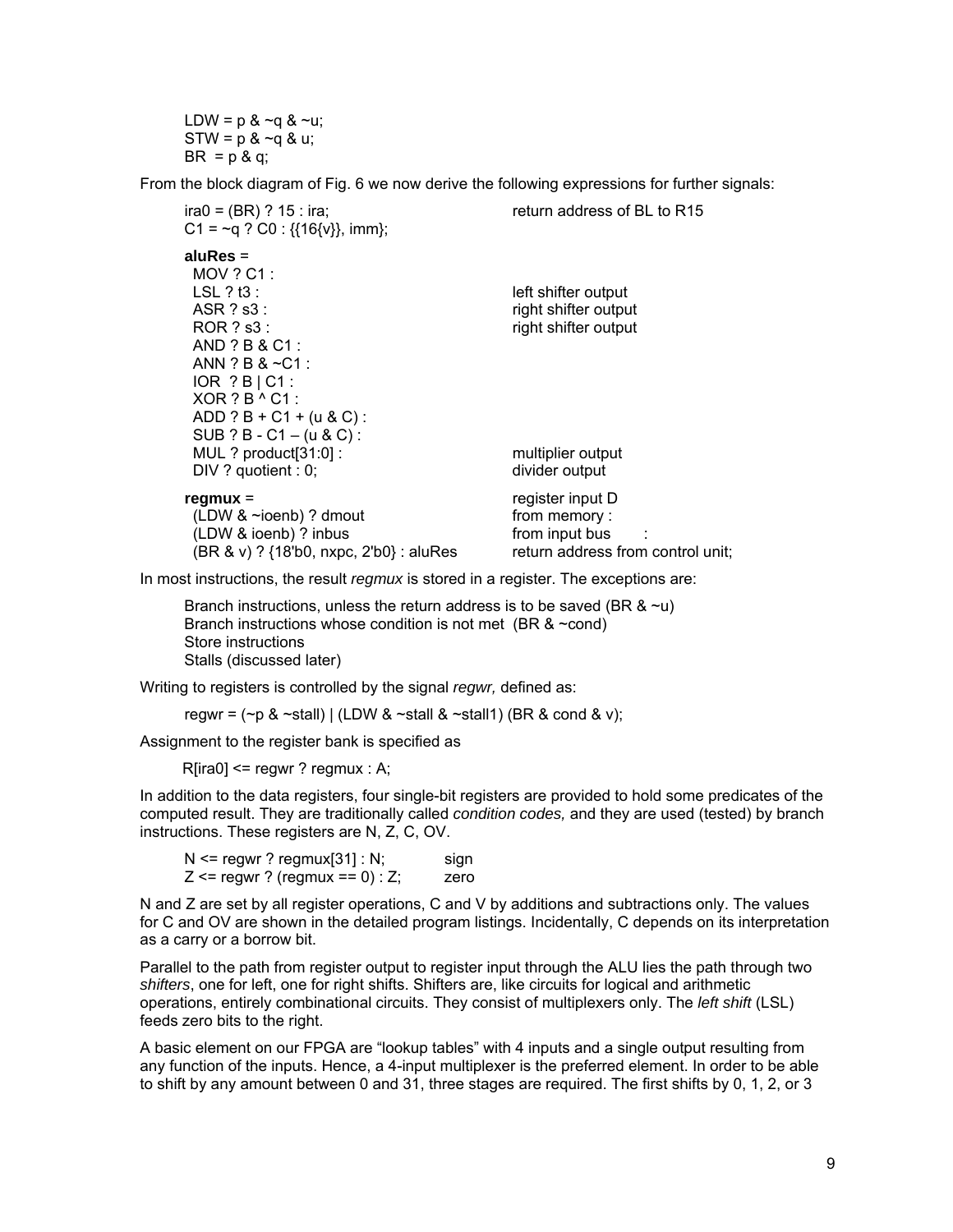bits, the second by 0, 4, 8, or 12 bits, and the third by 0 or 16 bits. The following signals are involved:

wire [31:0] t1, t2, t3; wire [1:0] sc1, sc0; // shift counts

The shifter input is *B*, its output is *t3*. The intermediate outputs between multiplexers are t1 and t2. The shift count is split into

```
assign \text{sc0} = C1[1:0];
assign sc1 = C1[3:2];
assign t1 = (sc0 == 3) ? {B[28:0], 3'b0} : // shifter for LSL 
  (sc0 == 2) ? {B[29:0]}, 2'b0 :
  (sc0 == 1) ? {B[30:0]}, 1'b0} : B;
assign t2 = (sc1 == 3) ? {t1[19:0], 12'b0} : 
  (sc1 == 2) ? \{t1[23:0], 8'b0\} :
   (sc1 == 1) ? {t1[27:0], 4'b0} : t1; 
assign t3 = C1[4] ? {t2[15:0], 16'b0} : t2;
```
The right shifter is quite similar. It implements both right shift and right rotation (determined by *u*). In the former case, bits shifted in at the left end are replicas of the leftmost (sign) bit B[31], whereas for rotation they are taken from the right end.

```
wire [31:0] s1, s2, s3;
```

```
assign s1 = (sc0 == 3) ? {(w ? B[2:0] : {3{B[31]}}), B[31:3]} : // shifter for ASR and ROR 
   (sc0 == 2) ? \{(w ? B[1:0] : \{2\{B[31]\}\}), B[31:2]\}:
   (sc0 == 1) ? {(w ? B[0] : B[31]), B[31:1]} : B;assign s2 = (sc1 == 3) ? {(w ? s1[11:0] : {12{s1[31]}}), s1[31:12]} : 
   (sc1 == 2) ? {(w ? s1[7:0] : {8[s1[31]}]}), s1[31:8]} :
   (\text{sc1} == 1) ? \{(\text{w} ? \text{ s1}[3:0] : \{4\}\text{ s1}[31]\}), \text{ s1}[31:4] : s1;
assign s3 = C1[4] ? {(w ? s2[15:0] : {16{s2[31]}}), s2[31:16]} : s2;
```
And this concludes the explanation of the arithmetic/logic unit of the processor.

### **4.2. The data memory**

The data memory DM is represented in our case (RISC0) by a so-called Block RAM, a facility provided by the FPGA. Fortunately (newer versions of) Verilog compilers allow a memory to be specified as a simple array, mapping the array onto a Block RAM:

reg [31:0] mem [size-1 : 0];

mem[adr]  $\le$  dmin; (outbus A) dmout <= mem[adr];

The memory uses the following signals:

| wire [31:0] dmin, dmout;                                                        | input and output ports |
|---------------------------------------------------------------------------------|------------------------|
| wire wr:                                                                        | write enable           |
| wire $[13:0]$ adr;                                                              | memory address         |
| $dmin = A$ :<br>dmwr = $STW$ & $\sim$ stall;<br>dmadr = $B[13:0] + off[13:0]$ ; |                        |

The memory is configurable as a 2K (or 4K) block. Its elements are 32-bit words. As the RISC uses byte addresses, the address fed to the RAM is actually *dmadr[12:2]*, and only words, not bytes can be accessed.. Address bits 0 and 1 are ignored. (The *stall* signal will be explained later).

### **4.3. The control unit**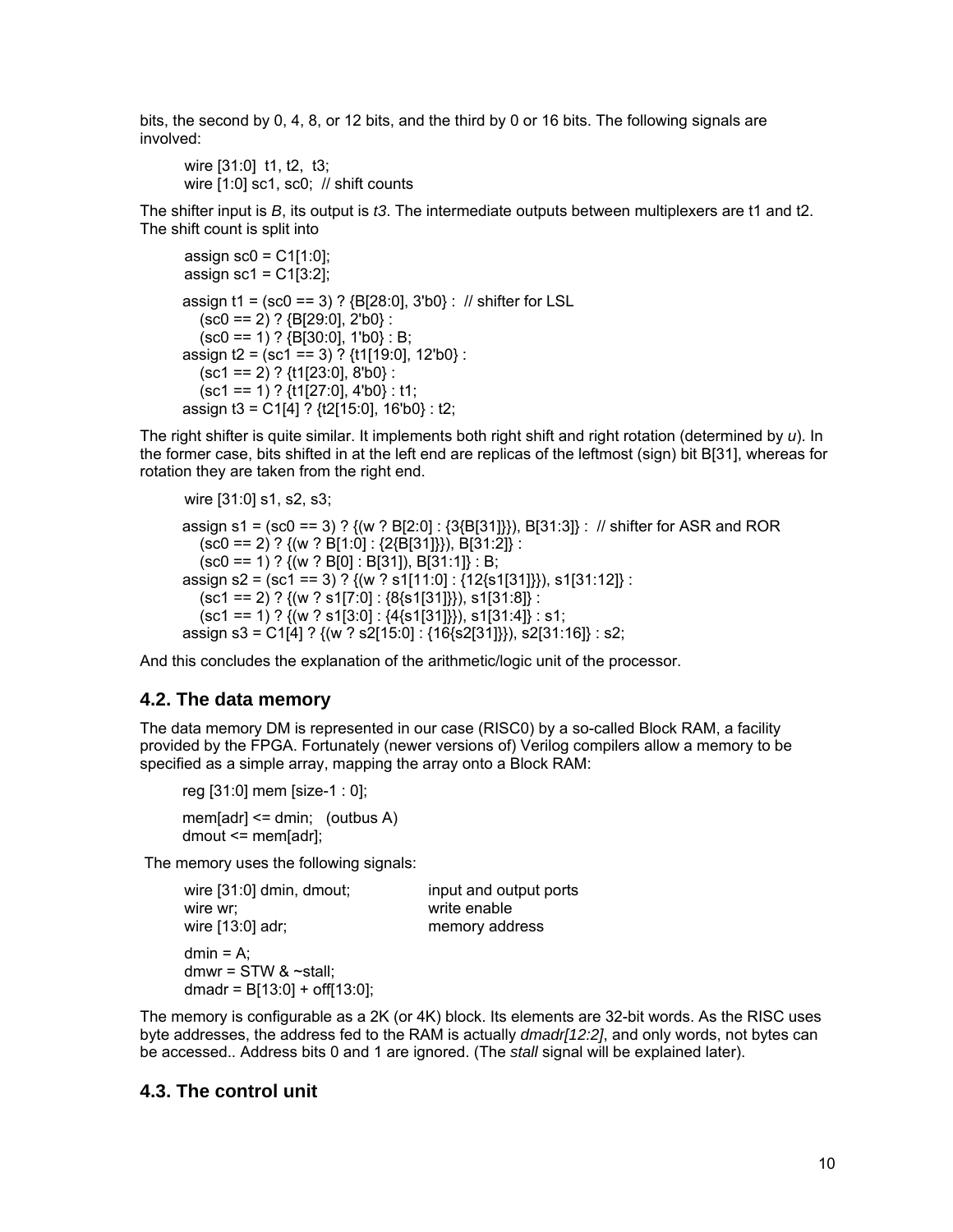The control unit determines the sequence of executed instructions. It contains two registers, the program counter PC holding the address of the current instruction, and the current instruction register IR holding the instruction currently being interpreted. Instructions are obtained from the program memory PM, also a Block RAM with 2K words and the signals

wire [31:0] pmout; output port wire [11:0] pcmux; memory address

The principal task of this unit is to generate the address of the *next* instruction. There are essentially only four cases:

- 0. Zero on reset.
- 1. The next instructions address is the current one's (PC) plus 1
- 2. It is given by the instruction explicitly. (Branch instructions).
- 3. It is taken from a data register. (This is used for returning from procedures).

In a Harvard architecture, computational and control units operate simultaneously. In each clock cycle, the control unit fetches the next instruction for the program memory into the instruction register IR, and the computation unit operates on registers (or on the data memory). As an example the short instruction sequence

| $\Omega$ | ADD R <sub>0</sub> R <sub>0</sub> 2 |
|----------|-------------------------------------|
| -1       | SUB R <sub>0</sub> R <sub>0</sub> 1 |
| 2        | B 0                                 |

is traced as follows over 5 clock cycles:

| pcmux | IR         |   | R٥             |
|-------|------------|---|----------------|
| O     |            |   |                |
| 1     | ADD        | ი | 0              |
| 2     | <b>SUB</b> |   | $\overline{2}$ |
| O     | в          | 2 |                |
| 1     | ADD        | N |                |
| 2     | <b>SUB</b> |   | 3              |

The control unit is quite straight-forward, as show in Figure 7, and defined by the following expressions:

```
IR = pmout;
n \times p \cdot c = PC + 1;
pcmux = (-rst) ? 0:
  (stall) ? PC : // do not advance 
  (BR & cond & u) ? off[11:0] + nxpc : 
  (BR & cond & ~u) ? C0[13:2] : nxpc;
```
always @ (posedge clk) PC <= pcmux; end

Here we notice that all branch instructions are subject to a condition. The condition is specified by the condition field of the instruction and is a logical function of the 4 condition registers N, Z, C, V. The signal *cond* is defined as

| cond = $IR[27]$ ^     | IR[27] inverts sense |
|-----------------------|----------------------|
| $((cc == 0) & N)$     | MI, PL               |
| $(cc == 1) & Z$       | EQ, NE               |
| $(cc == 2) & C$       | CS, CC               |
| $(cc == 3) & OV$      | VS, VC               |
| $(cc == 4) & (C Z)$   | LS, HI               |
| $(cc == 5) & S$       | LT, GE               |
| $(cc == 6)$ & $(S Z)$ | LE, GT               |
| $(cc == 7)$ ;         | T.F                  |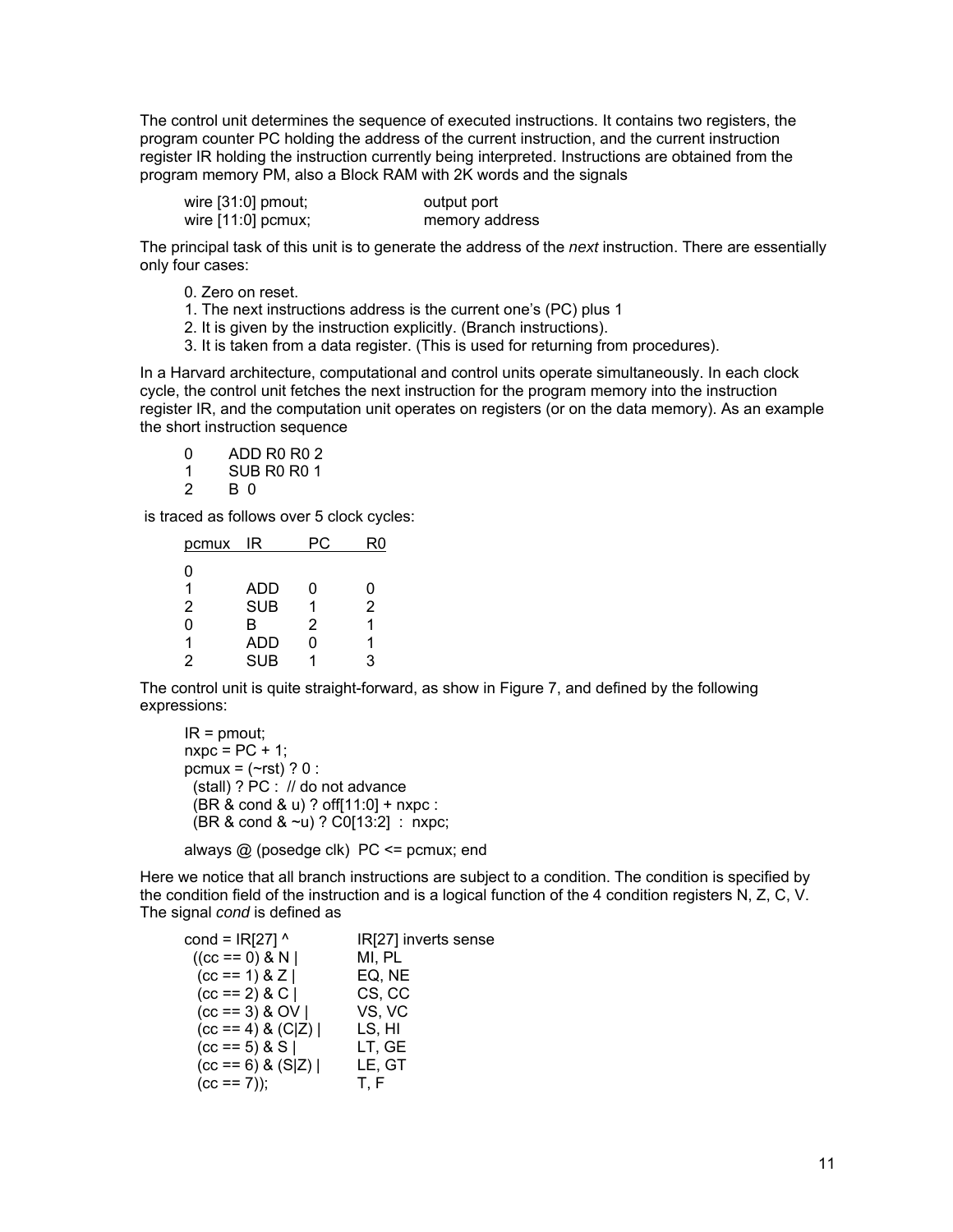

Fig. 7. The control unit

The memory block of the FPGA already contains an output register. For this reason IR is actually declared as a wire, but not as a register (which is represented by *pmout*). Note that the memory has *clk* as an input signal. This seemingly trivial and incidental detail has yet another consequence.

As the address signal travels through the decoder and the selected value proceeds to this output register, the read value is actually available only in the next cycle after the address was applied to the memory. This implies that actually the reading of a value takes 2 cycles. This contradicts the rule that in RISCs every instruction be executed in a single cycle. However, memory access is considered as a special case, and provisions must be made to allow it to take longer.

The device to solve this problem is *stalling* the processor, i.e. to retain it in the same state over 2 or more cycles. This is achieved by simply generating a *stall* signal which, if active, feeds PC itself to the multiplexer. In our case, this signal must arise when a LD instruction is present, and it must remain active for exactly one clock period. This is achieved by the following circuit with signals shown in Figure 8::

```
reg stall1; 
wire stall, stallL; 
stall = stall:
stallL = LDW < ~stall1;
stall1 \le stallL;
```
This circuit actually represents a very simple state machine.



Fig. 8. Stall generation for memory access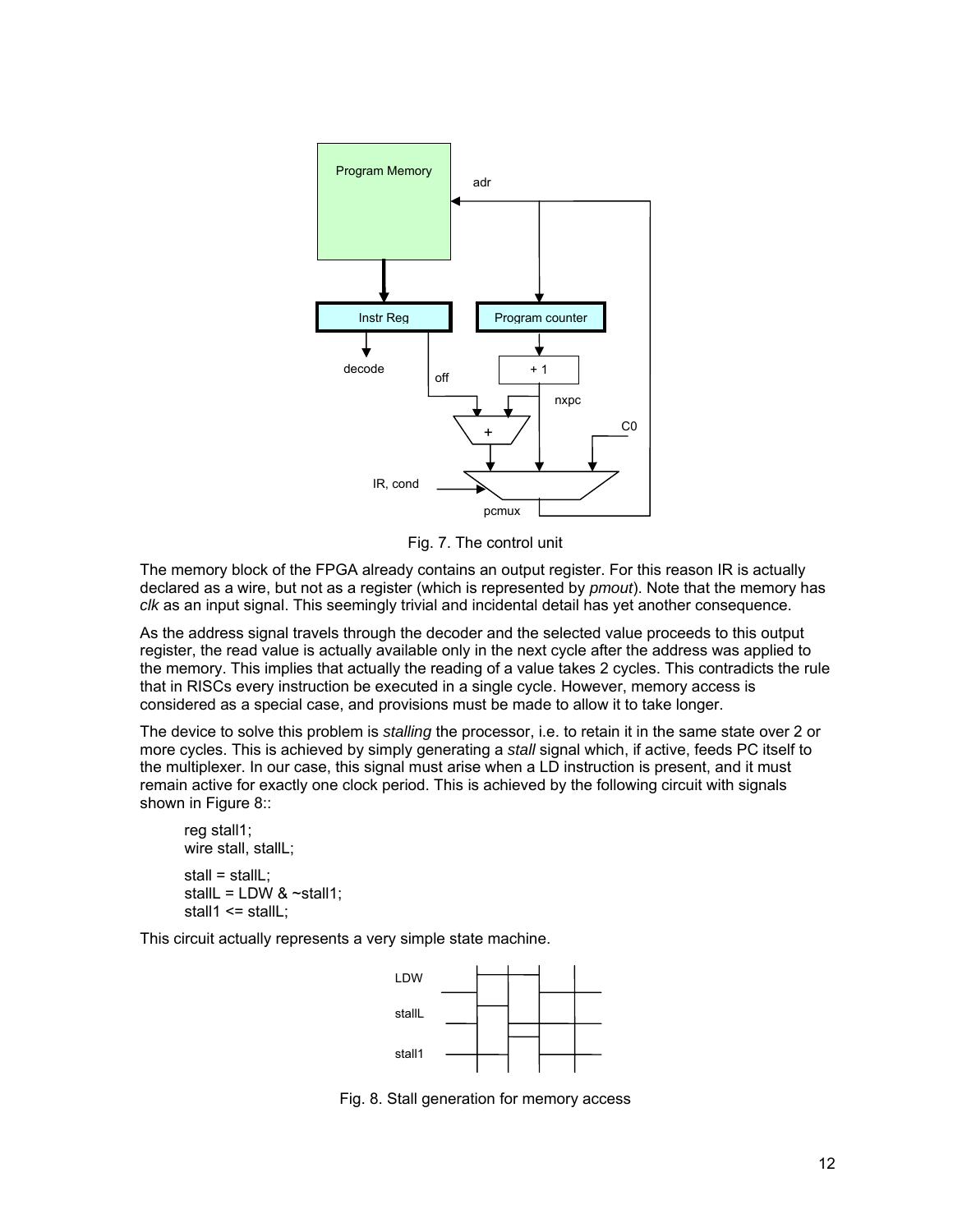### **4.4. The multiplier**

Multiplication is an inherently more complex operation than either addition or subtraction. After all, multiplication can be composed (of a sequence) of additions. There are many methods to implement multiplication, all based on the same concept of a series of additions. They show the fundamental problem of trade-off between time and space (circuitry). Some solutions operate with a minimum of additional circuitry – actually without – but sacrifice speed. These are the implementations in software. Naturally, they perform the necessary additions in sequence. The partial sums are stored in variables. At the other end of the spectrum lie solutions which use a multitude of adders operating concurrently. They are fast, but the amount of required circuitry is high.

Here we present a middle solution. It needs a single adder only and performs additions in sequence, with partial sums stored in a special register. The sequence of additions is triggered by a single multiply instruction, which makes this solution still faster than a pure software solution, which would typically be presented as a procedure.

Let us briefly recapitulate the basics of a multiplication  $p := x \times y$ . Here p is called the product, x the multiplier, and *y* the multiplicand. Let *x* and *y* be *unsigned* integers. Consider *x* in binary form.

$$
x = x_{31} \times 2^{31} + x_{30} \times 2^{30} + ... + x_1 \times 2^1 + x_0 \times 2^0
$$

We obtain the product by a sequence of 32 additions, each term of the form  $x_k \times 2^k \times y$ , i.e. of y left shifted by *k* positions multiplied by  $x_k$ . Since  $x_k$  is either 0 or 1, the term is either 0 or *y*. Multiplication is thus performed by an adder and a selector. Instead of using  $x_k$  as a selector value, A (initially equal to x) is shifted right in each so-called *add-shift step*, so that  $A_0$  is always the selector. It is represented by ODD(A). The algorithm is shown by the following piece of program. B must be a variable of double length:

B := 0; A := x; i := 0; REPEAT IF ODD(A) THEN B := B + y; A := A - 1 END ; B := 2\*B; A := A DIV 2; i := i+1 UNTIL i = 32

The invariant  $A^*y + B = x^*y$  is maintained over the iterations, and at the end  $A = 0$ , yielding the desired result  $B = x^*y$ . The subtraction A := A-1 can be omitted due to the subsequent division by 2.

Let us now transpose this algorithm into hardware. Instead of shifting B to the left, we shift it to the right, adding y to B's upper half. This has the advantage of using the concatenated B and A, denoted as P (product), as a double register. In step i, P[63:32-i] is the partial product, and P[31 i:0] is the multiplier. The size of the multiplier decreases by 1 in each step, whereas the size of the product increases by 1.

The multiplier is controlled by a rudimentary state machine S, actually a simple counter running from 0 to 32. Step 0 is for initialization. The multiplier is shown schematically in Figure 9.

The multiplier interprets its operands as signed  $(u = 0)$  or unsigned  $(u = 1)$  integers. The difference between unsigned and signed representation is that in the former case the most significant term has a negative weight (- $x_{31} \times 2^{31}$ ). Therefore, implementation of signed multiplication requires very little change: Term 31 is subtracted instead of added (see complete program listing below).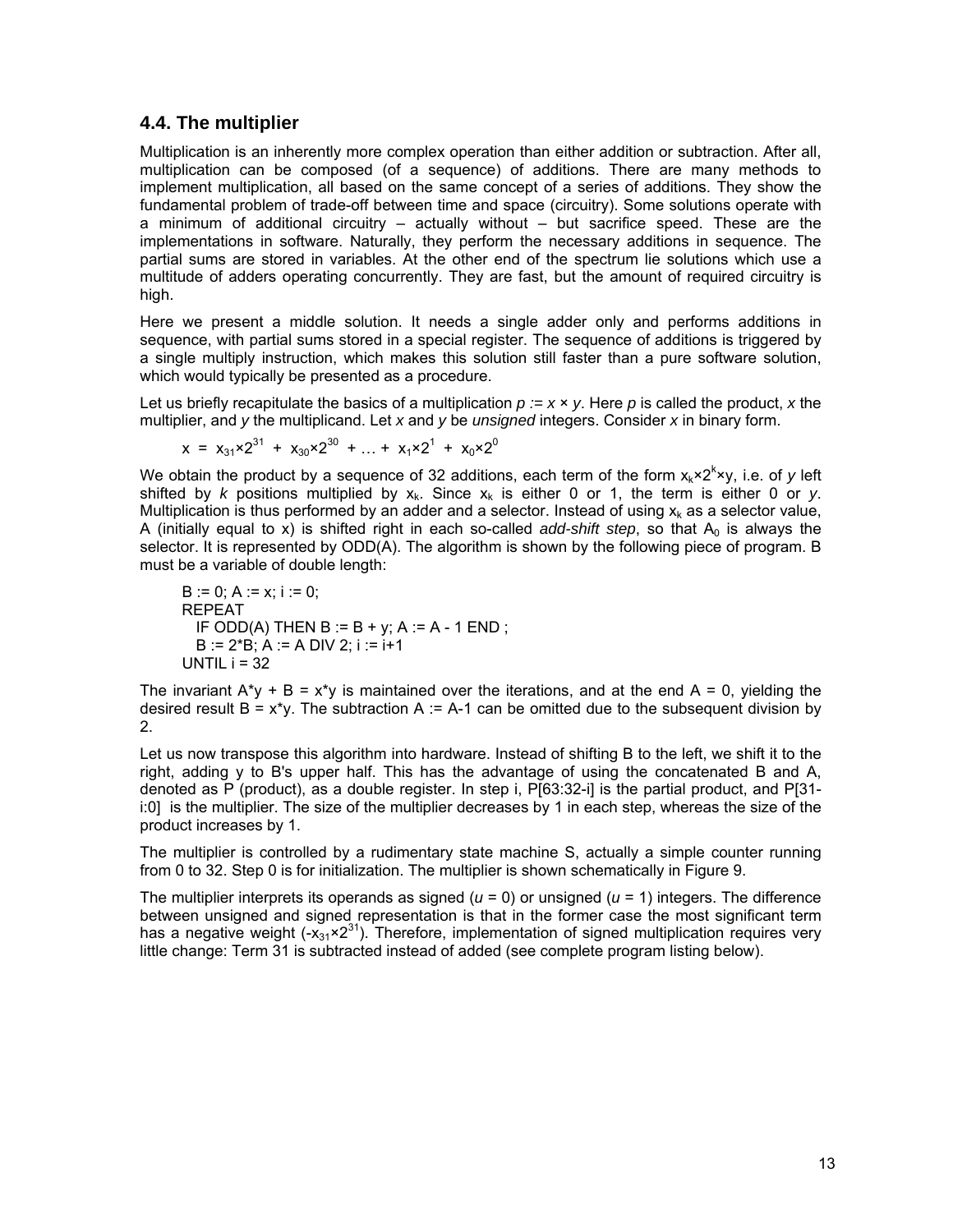

Fig. 9. Schematic of multiplier

During execution of the 32 add-shift steps the processor must be stalled. The process proceeds and the counter S advances as long as the input MUL is active (high). MUL indicates that the current operation is a multiplication, and the signal is stable until the processor advances to the next instruction. This happens when step 31 is reached:

stall = MUL &  $\sim$ (S == 33);  $S \le MUL$  ?  $S+1$  : 0:



Fig. 10. Generating *stall*

The complete multiplier is listed below.  $u = 0$  specifies singned,  $u = 1$  unsigned operands.:

```
module Multiplier(
  input clk, run, u, 
  output stall, 
  input [31:0] x, y, 
  output [63:0] z); 
reg [5:0] S; // state 
reg [63:0] P; // product 
wire [31:0] w0; 
wire [32:0] w1; 
assign stall = run & \sim(S == 33);
assign w0 = P[0] ? y : 0;
assign w1 = (S == 32) & u ? {P[63], P[63:32]} - {w0[31], w0} : 
     {P[63], P[63:32]} + {w0[31], w0}; 
assign z = P;
always @ (posedge(clk)) begin 
 P \leq (S == 0) ? {32'b0, x} : {w1[32:0], P[31:1]};
 S \leq run ? S + 1 : 0;end 
endmodule
```
Implementing multiplication in hardware made the operation about 30 times faster than its solution by software. A significant factor! As multiplication is a relatively rare operation – at least in comparison with addition and subtraction – early RISC designs (MIPS, SPARC, ARM) refrained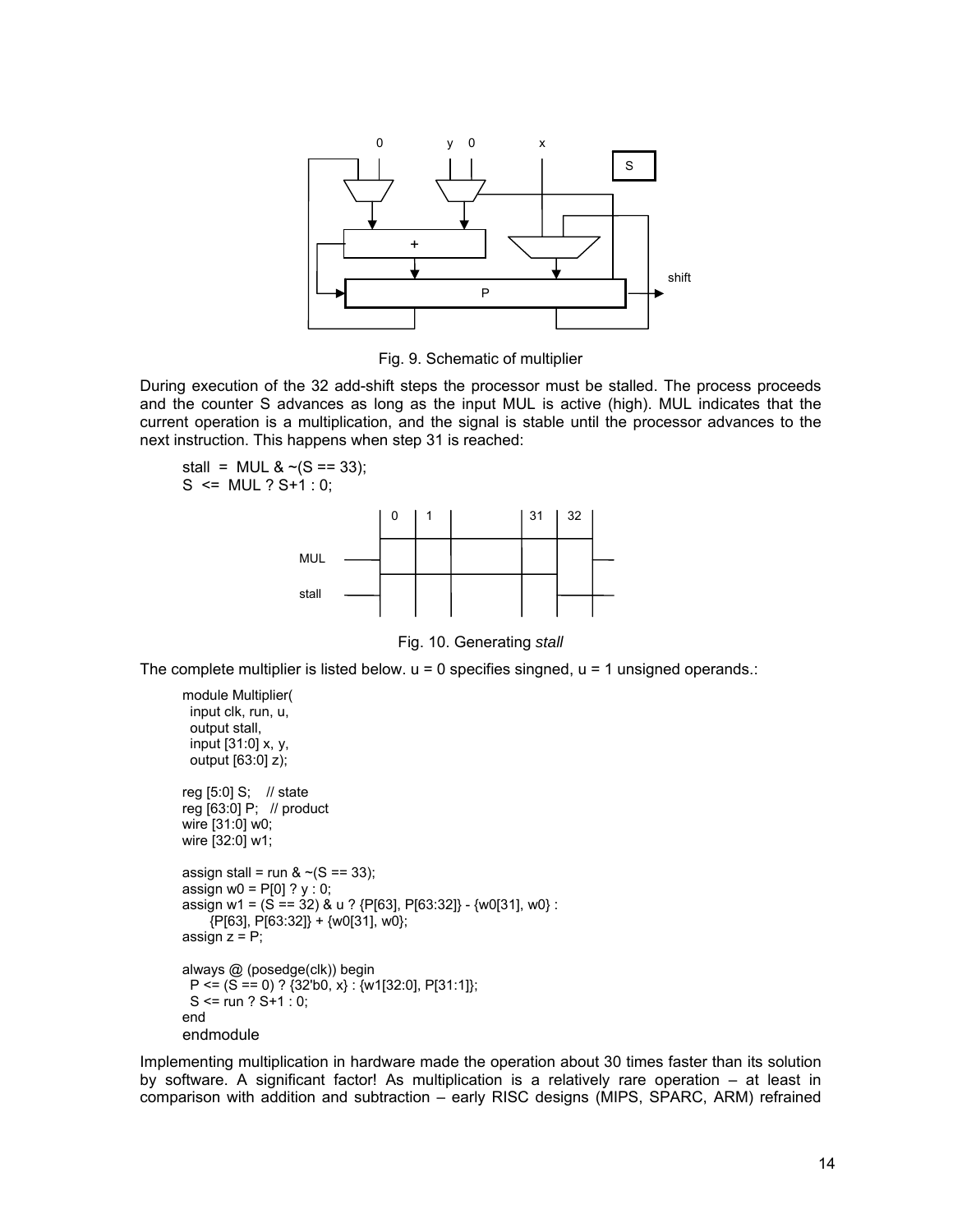from its full implementation in hardware. Instead, an instruction called *multiply step* was provided, performing a single add-shift step. A multiplication was then programmed by a sequence of 32 step instructions, typically provided as a subroutine.

# **4.5. The divider**

Division is similar to multiplication in structure, but even slightly more complicated. We present its implementation by a sequence of 32 *shift-subtract steps*, the complement of add-shift. Here we discuss division of *unsigned* integers only with the following definitions. x is the dividend, y the divisor.

 $q = x$  DIV y  $r = x$  MOD y

*q* is the *quotient*, *r* the *remainder*, satisfying

 $x = qxy + r$  with  $0 \le r < y$ 

The division algorithm is shown by the following piece of program with variables R and Q:

 $R := x: Q := 0; i := 0;$ REPEAT R := R DIV 2; Q :=  $2*Q$ ; i := i+1; IF R  $>= v$  THEN R := R - y; Q := Q + 1 END UNTIL  $i = 32$ 

The invariants Q\*y + R = x and  $0 \le R < y*2^{32-i}$  are maintained over the iterations, with i = 32 yielding the desired result.

When transposing the algorithm into hardware, we use the same trick of using a double register RQ as in multiplication. Initially we set RQ to x, the dividend, and then subtract multiples of y from it, each time checking that the result is not negative. Initially, R may be a 64-bit value initially; its size decreases by 1 in each step. Q is initially 0, and its size increases by 1 in each step. (R, Q[31:i]) holds the remainder, Q[i-1:0] holds the quotient.



Fig. 11. Schematic of divider

Stall generation is the same as for the multiplier. Further details are shown in the subsequent program listing.

```
module Divider( 
  input clk, run, u, 
  output stall, 
 input [31:0] x, y, \frac{1}{2} y > 0
  output [31:0] quot, rem); 
reg [5:0] S; // state 
reg [63:0] RQ; 
wire sign; 
wire [31:0] x0, w0, w1; 
assign stall = run & \sim(S == 33);
```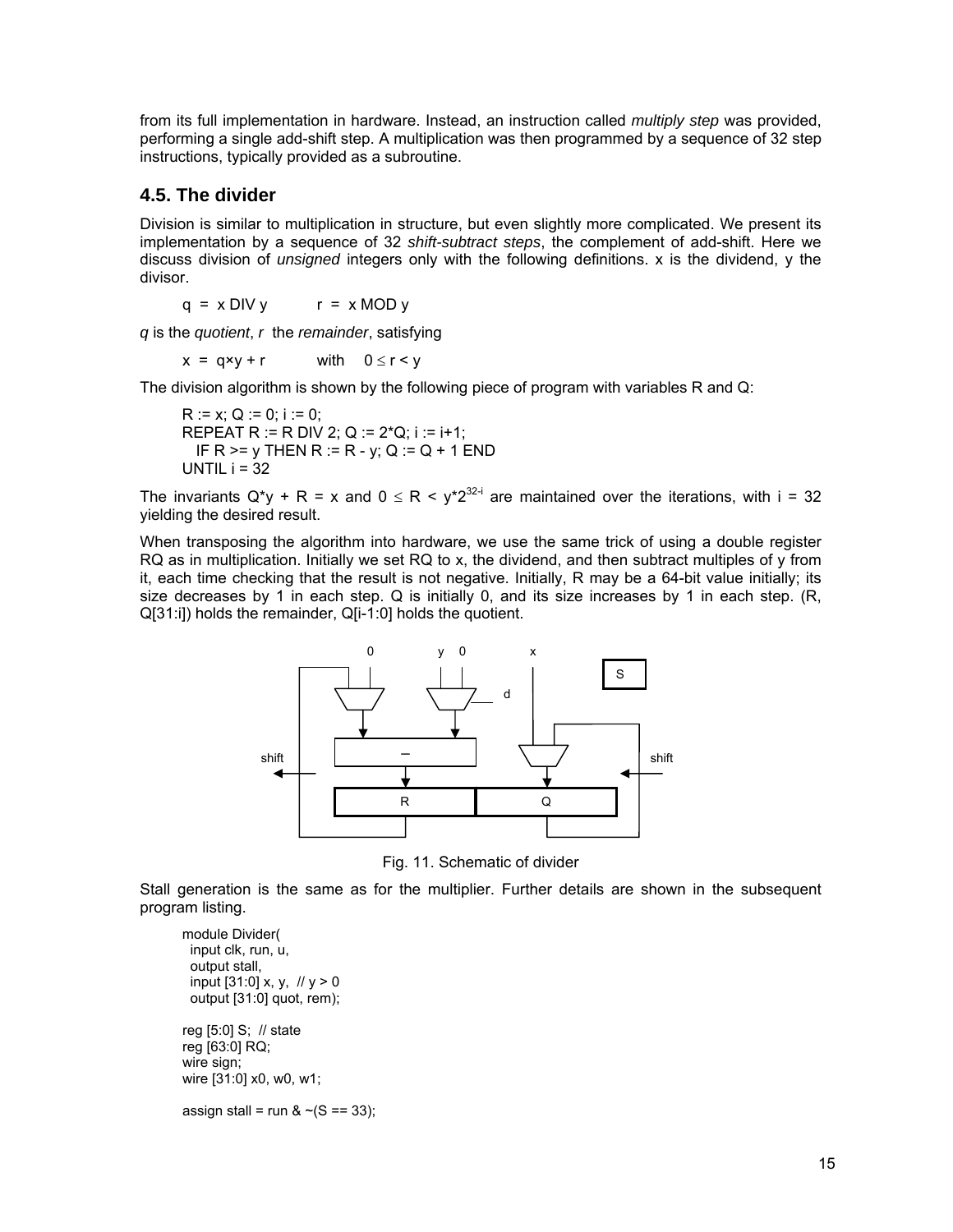```
assign sign = x.31 & u;
assign x0 = sign ? -x : x;
assign w0 = RQ[62: 31];
assign w1 = w0 - y;
always @ (posedge(clk)) begin 
 RQ \leq (S == 0) ? {32'b0, x0} : {(w1[31] ? w0 : w1), RQ[30:0], ~w1[31]};
 S <= run ? S+1:0;
end 
assign quot = sign ? -RQ[31:0] - 1 : RQ[31:0]; 
assign rem = sign ? y - RQ[63:32] : RQ[63:32]; 
endmodule
```
### **4.6. The environment**

The RISC-0 processor module is imported by module RISC0Top, which thereby represents the processor's environment. Apart from providing clock and reset signals, it connects various devices with the processor's input and output busses, and selects them according to the i/o address. These devices are

- 0. A counter incremented every millisecond (adr = 0)
- 1. A set of 8 dip switches  $(adr = 4)$
- 2. A set of 8 light emitting diodes (LED) (adr = 4)
- 3. An RS-232 receiver (serial data line) (adr =  $8$ , 12)
- 4. An RS-232 transmitter (adr = 8, 12)

The RS-232 receiver and transmitter are described in subsequent chapters, the top module itself is listed here with the omission of clock generation). The clock frequency is 35 MHz. The signals in its heading refer to off-chip components (see also Fig. 5)..

```
module RISC0Top( 
  input CLK50M, 
  input rstIn, 
  input RxD, 
  input [7:0] swi, 
  output TxD, 
  output [7:0] leds); 
wire clk, clkLocked; 
reg rst; 
wire[5:0] ioadr; 
wire [3:0] iowadr; 
wire iowr; 
wire[31:0] inbus, outbus; 
wire [7:0] dataTx, dataRx; 
wire rdyRx, doneRx, startTx, rdyTx; 
wire limit; // of cnt0 
reg [7:0] Lreg; 
reg [15:0] cnt0; 
reg [31:0] cnt1; // milliseconds 
RISC0 riscx(.clk(clk), .rst(rst), 
   .iord(iord), .iowr(iowr), .ioadr(ioadr), .inbus(inbus), .outbus(outbus));
```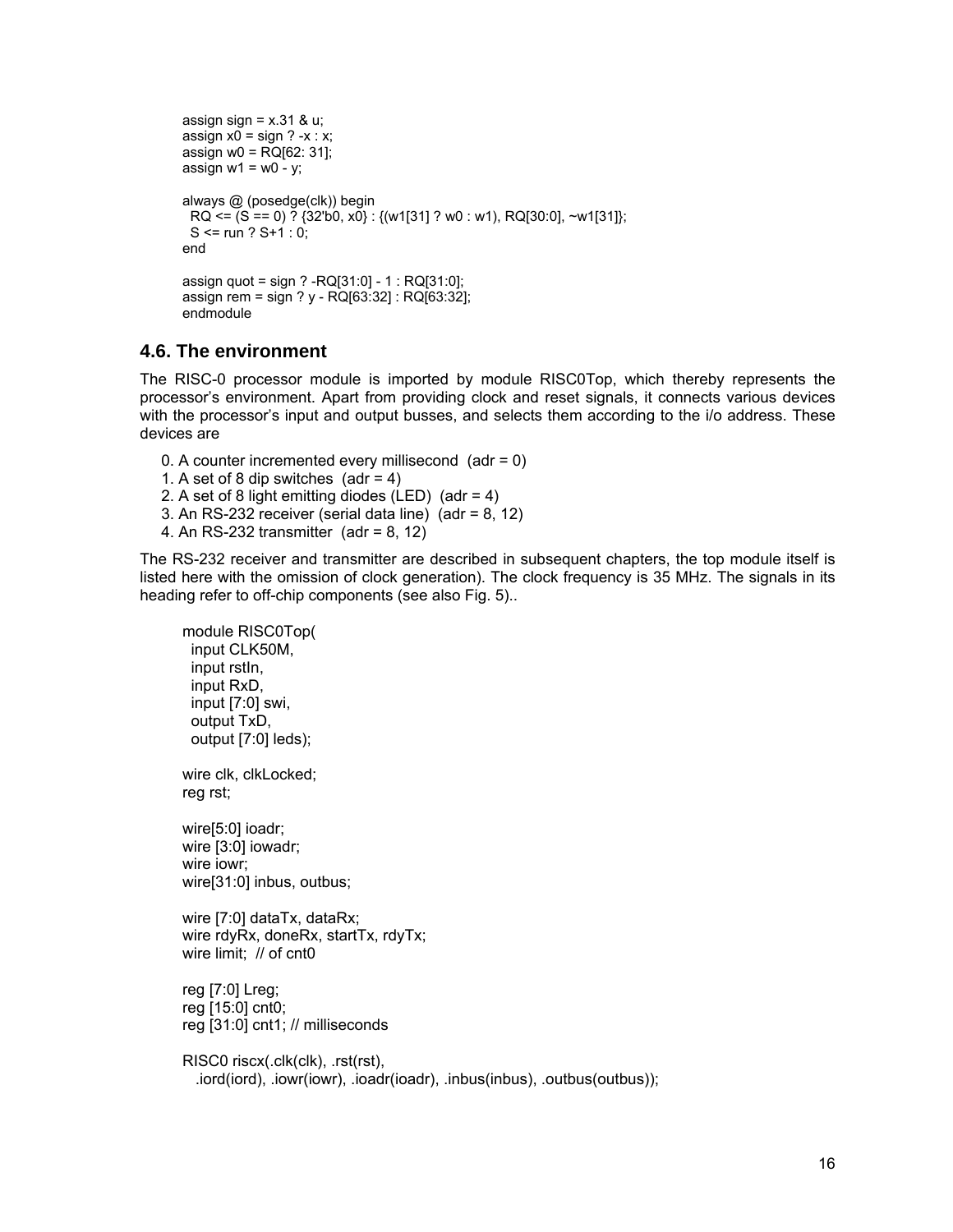```
RS232R receiver(.clk(clk), .rst(rst), .RxD(RxD), .done(doneRx), .data(dataRx), .rdy(rdyRx));
RS232T transmitter(.clk(clk), .rst(rst), .start(startTx), .data(dataTx), .TxD(TxD), .rdy(rdyTx));
assign iowadr = ioadr[5:2];
assign inbus = (iowadr == 0) ? cnt1 :
  (iowadr == 1) ? swi :
  (iowadr == 2) ? {24^{\circ}}b0, dataRx} :
  (iowadr == 3) ? {30^{\circ}b0}, rdyTx, rdyRx} : 0;
assign dataTx = outbus[7:0];
assign startTx = iowr & (iowadr == 2);
assign doneRx = iord & (iowadr == 2);
assign limit = (cnt0 = 35000);assign leds = Lreg; 
always @(posedge clk) 
begin 
  rst <= ~rstIn & clkLocked; 
 Lreg \le -rst ? 0 : (iowr & (iowadr == 1)) ? outbus[7:0] : Lreg;
 \text{cnt0} \leq \text{limit} ? 0 : \text{cnt0} + 1;
 cnt1 \le limit ? cnt1 + 1 : cnt1;
end 
endmodule
```
#### **4.7. The RS-232 transmitter**

RS-232 is an old standard for serial data transmission. We chose to describe it here because of its inherent simplicity. The data are transmitted in packets of a fixed length, here of length 8, i.e. bytewise. Bytes are transmitted asynchronously. Their beginning is marked by a start-bit, and at the end a stop-bit is appended. Hence, a packet is 10 bits long (see Fig. 10). Within a packet, transmission is synchronous, i.e. with a fixed clock rate, on which transmitter and receiver agree. The standard defines several packet lengths and many clock rates. Here we use 19200 bit/s.



Fig. 10. RS-232 packet format

The input signal *start* triggers the state machine by setting register *run*. The transmitter has 2 counters and a shift register. Counter *tick* runs from 0 to 1823, yielding a frequency of .35'000 / 1823 = 19.2 KHz, the transmission rate for bits. The signal *endtick* advances counter *bitcnt*, running from 0 to 9 (the number of bits in a packet). Signal *endbit* resets *ru*n and the counter to 0. Signal *rdy* indicates whether or not a next byte can be loaded and sent.

module RS232T( input clk, rst, input start, // request to accept and send a byte input [7:0] data, output rdy, // status output TxD); // serial data

wire endtick, endbit; reg run;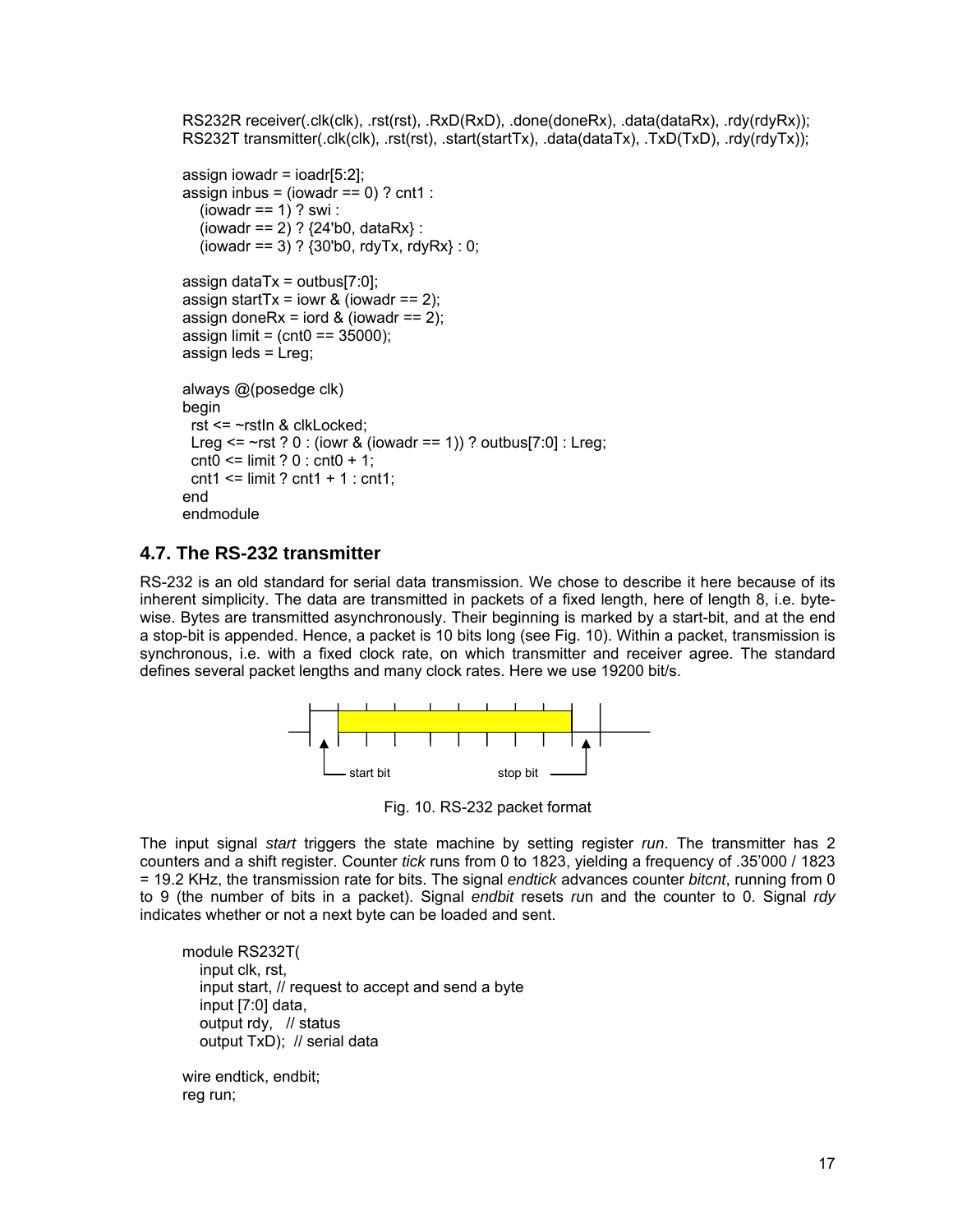```
reg [11:0] tick; 
reg [3:0] bitcnt; 
reg [8:0] shreg; 
assign endtick = tick == 1823;
assign endbit = bitcnt == 9;
assign rdy = \simrun;
assign TxD =shreg[0];
always @ (posedge clk) begin 
 run \le \le \le \le \le \le \le endtick & endbit) ? 0 : start ? 1 : run;
 tick \le (run & \simendtick) ? tick + 1 : 0;
 bitcnt \leq (endtick & \simendbit) ? bitcnt + 1 :
    (endtick & endbit) ? 0 : bitcnt; 
  shreg <= (~rst) ? 1 : start ? {data, 1'b0} : 
    endtick ? {1'b1, shreg[8:1]} : shreg; 
end 
endmodule
```
# **4.8. The RS-232 receiver**

The receiver is structured very similarly with 2 counters and a shift register. The state machine is triggered by an incoming start bit at RxD. For the purpose of robustness, a synchronizer and edge detector are provided for the incoming signal. The state *rdy* is set when the last data bit has been received, and it is reset by the *done* signal, generated when reading a byte. The input is sampled in the middle of the bit period rather than at the end, namely when *midtick = endtick/2*.

```
module RS232R( 
    input clk, rst, 
    input done, // "byte has been read" 
    input RxD, 
    output rdy, 
    output [7:0] data); 
wire endtick, midtick; 
reg run, stat; 
reg Q0, Q1; // synchronizer and edge detector 
reg [11:0] tick; 
reg [3:0] bitcnt; 
reg [7:0] shreg; 
assign endtick = tick == 1823;
assign midtick = tick == 911;
assign endbit = bitcnt == 8;
assign data = shreg; 
assign \text{rdy} = \text{stat};
always @ (posedge clk) begin 
 Q0 \le RxD; Q1 \le Q0;
  run <= (Q1 & ~Q0) ? 1 : (~rst | endtick & endbit) ? 0 : run; 
 tick \le (run & \simendtick) ? tick + 1 : 0;
 bitcnt \leq (endtick & \simendbit) ? bitcnt + 1 :
   (endtick & endbit) ? 0 : bitcnt; 
 shreg \le midtick ? \{Q1, \text{shreg}[7:1]\}: shreg;
  stat <= (endtick & endbit) ? 1 : (~rst | done) ? 0 : stat; 
end
```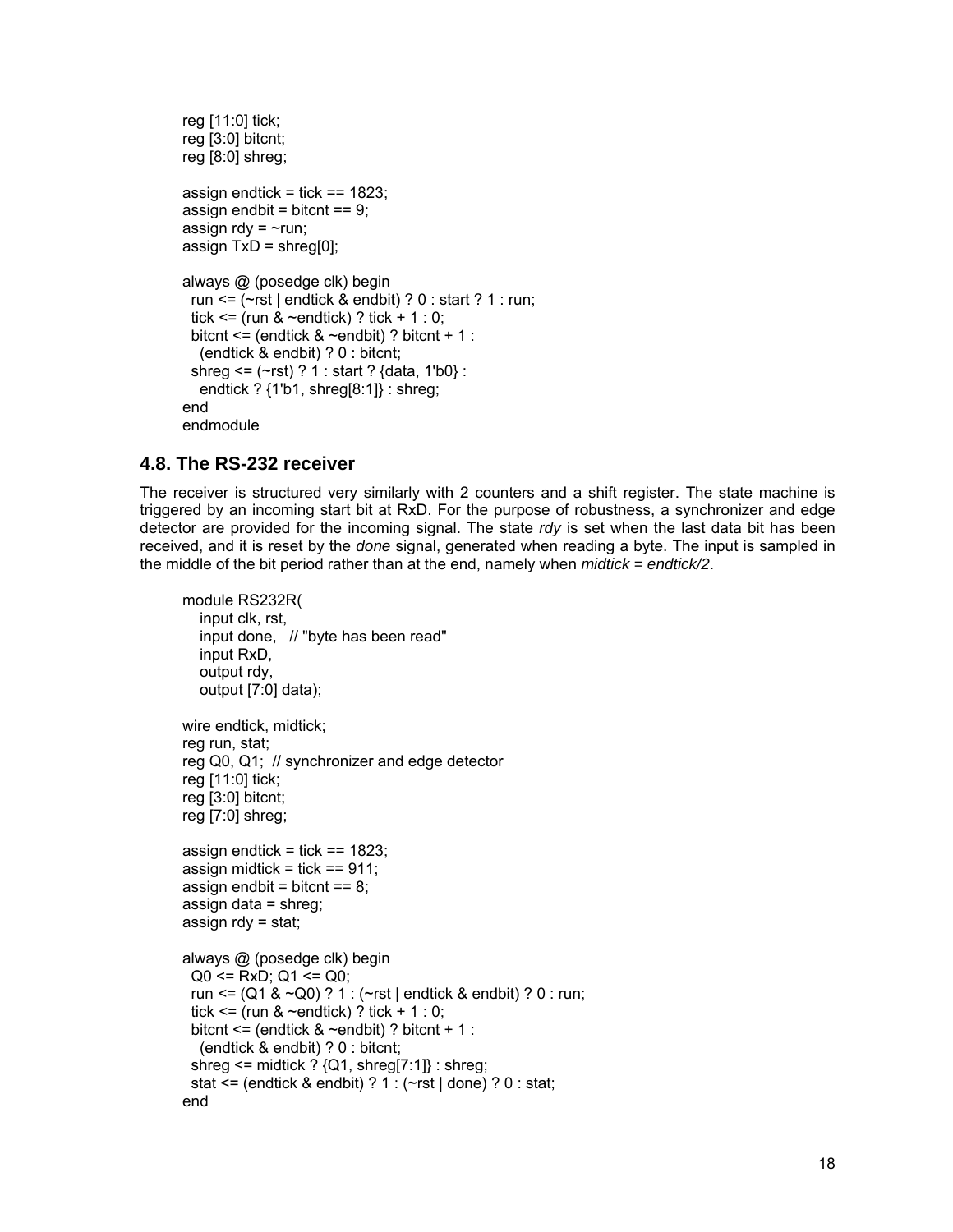endmodule

# **5. Implementing a von Neumann Architecture**

The presented Harvard Architecture uses separate memories for program and data. The advantage is that instruction fetch and data execution can proceed concurrently. It was the revolutionary idea of John von Neumann to merge the two. This made it possible to treat program code as data and to perform operations on it. This was, for example, used for adding an array of numbers stored in consecutive memory cells, typically performed by a tight program loop. Before each iteration, the address of the instruction fetching the value to be added is incremented by 1.

This trick was made redundant by the later addition of *index registers*. Now computed values would automatically be added to the constant in the instruction to form the effective address. In general, modification of program code during execution proved to be a technique loaded with pitfalls, and it is now virtually extinct. However, on a larger scale, loading of a (new) program is also based on von Neumann's concept of shared program and data memory, a feature without which computers are unthinkable. Yet, the Harvard architecture is still used in applications, where the computer always executes the same program. This is mostly the case in embedded applications for sensing data or controlling machinery. Its advantage is a gain in speed, because program and data memories are accessed concurrently.

# **5.1. Using a large memory (SRAM)**

Before proceeding to a conversion of our RISC to the von Neumann scheme, we show the replacement of the small 2K Block-RAM for data storage by the large 1 MByte SRAM. This large memory is not part of the FPGA chip, but resides outside the FPGA on the Spartan-3 board. This necessitates that also the environment of the RISC be adapted. We start by showing the *changes* necessary in the processor circuit, rather than re-listing the entire circuit, and we start with the processor itself.

First of all, the address signals are doubled from 12 to 24 bits, the output *adr* is widened from 5 to 20 bits.

```
output [19:0] adr; 
adr = B[19:0] + off;
```
The data BRAM *dm* is removed, and with it the following signals:

dmadr, dmwr, dmin, dmout, ioenb

Connection to the SRAM is through the module's interface (header), and thus the separation of memory access and external device access is made in the environment (RISC1Top) rather than the processor module. The signals *iowr* and *iord* are now simply *wr, rd*.

So far, the changes are all removals resulting in simplifications. Memory access will now occur via the environment like access to external devices, and the selector between memory and devices is therefore moved to the environment. Hence, it is the environment that receives the extensions. This is so, because the SRAM is external to the FPGA, and access via the FPGA's pins can only be specified in a top module. They appear in its parameter list:

module RISC1Top( … output SRce0, SRce1, SRwe, SRoe, output [3:0] SRbe, output [23:0] SRadr, inout [31:0] SRdat); The new declarations are

> wire[19:0] adr; wire [17:0] iowadr; // word address wire rd, wr, ioenb;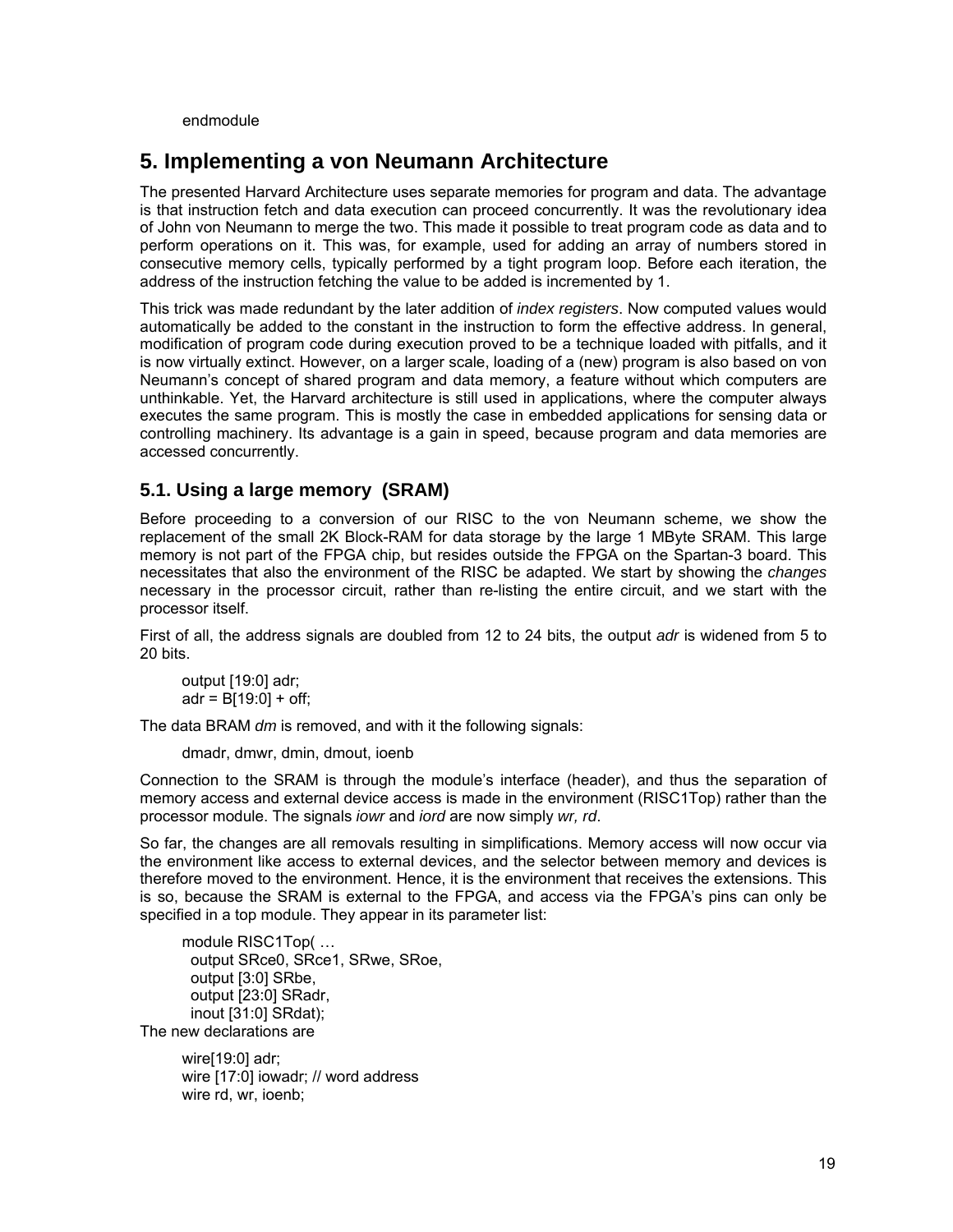wire[31:0] inbus, inbus0, outbus;

RISC1 riscx(.clk(clk), .rst(rst), .rd(rd), .wr(wr),.adr(adr), .inbus(inbus), .outbus(outbus));

The new signals (wires) obtain the following values:

```
assign iowadr = adr[5:2];
assign ioenb = (adr[23:6] == 18'h3FFFF);
assign inbus = \simioenb ? inbus0 :
  ((iowardr == 0) ? cnt1 :
  (iowadr == 1) ? swi :
  (iowadr == 2) ? {24^{\circ}}b0, dataRx} :
  (iowadr == 3) ? (30<sup>i</sup>b0, rdyTx, rdyRx): 0;
assign SRce0 = 1'b0; 
assign SRce1 = 1'b0; 
assign SRwe = \simwr | clk;
assign SRoe = \negrd;
assign SRbe = 4'b0; 
assign SRadr = adr[19:2]; 
genvar i; 
generate // tri-state buffer for SRAM 
 for (i = 0; i < 32; i = i+1) begin: bufblock 
   IOBUF SRbuf (.I(outbus[i]), .O(inbus0[i]), .IO(SRdat[i]), .T(~wr)); 
  end 
endgenerate
```
The last paragraph specifies the tri-state buffer *SRbuf*. It is required, because the SRAM is connected with the FPGA by a single, bi-directional bus *SRdat*. The circuits are shown schematically in Fig. 11.



Fig. 11. Connections between processor and SRAM

The write strobe *wr* determines the direction of the tri-state buffer. An absolutely essential detail is that the write strobe be ored with the clock signal  $(\sim wr \mid c\mathsf{lk})$ . This is to activate writing only in the second half of the clock period. The SRAM is a combinational circuit, and writing must wait until the address lines are stable, which is the case in the second half of the cycle. The various enable signals *ce0, ce1, be* are all active (low). (Note that like in RISC0 we deal with word transfers only, without byte selections. The least 2 address bits are ignored)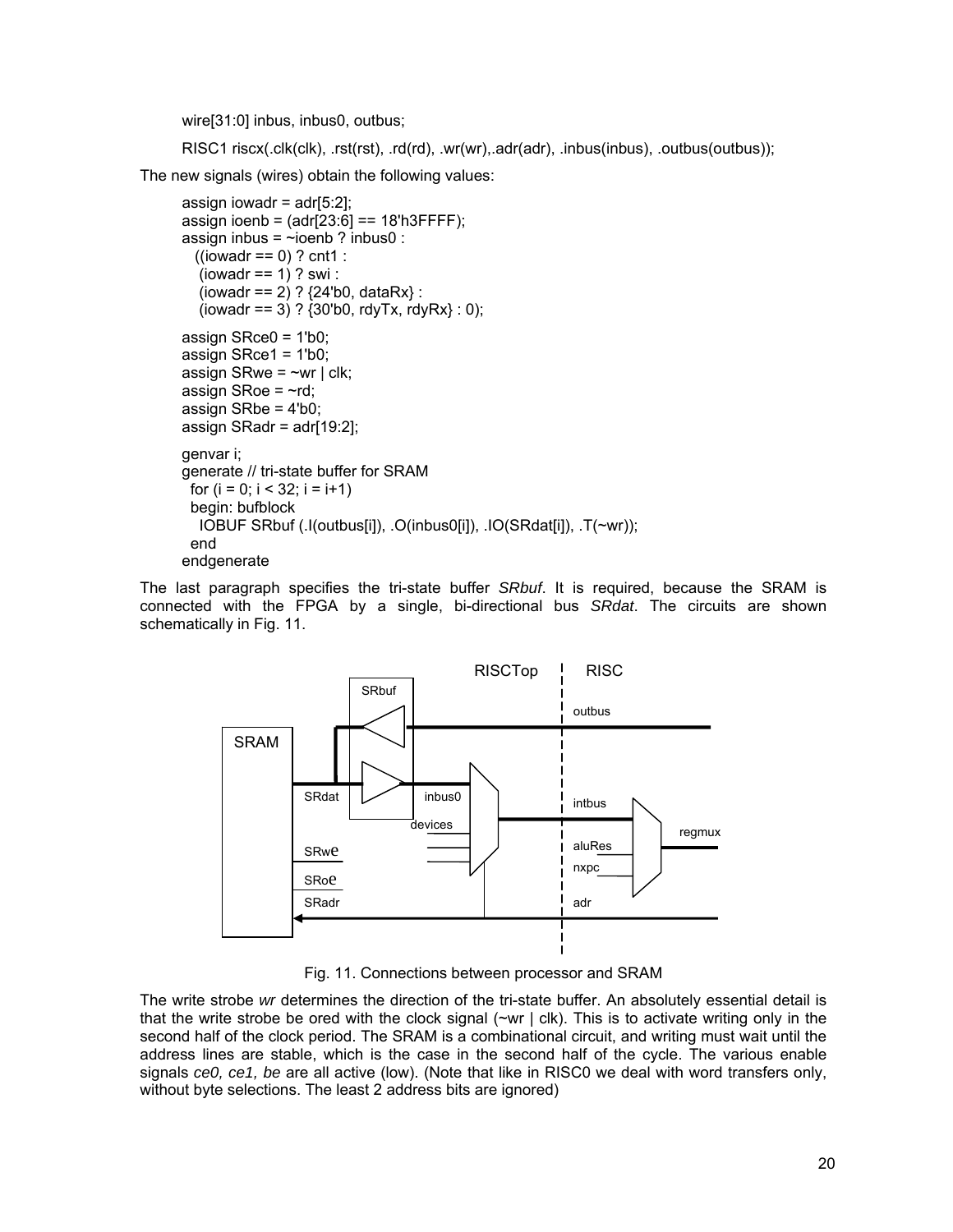As an aside, we note that the SRAM is fast enough and is without a register at data output. This makes a stall cycle unnecessary, again simplifying the processor. The clock rate is 35 MHz.

#### **5.2. Using SRAM for program** *and* **data (RISC-2)**

We are now in a position to unite program and data memories following the concept of *von Neumann*. There is practically no change in the top module, except that *inbus0* is also brought to the interface. It lets instructions bypass the multiplexer for input from external devices. Let us consider the evolution of the processor.

First we note the widening of *PC* (and *pcmux* and *nxpc*) from 12 to 24 bits. Because instructions are always 4 bytes long, their address is always a multiple of 4. This concerns the declarations

output [23:0] adr; reg [21:0] PC; wire [21:0] pcmux, nxpc;

In addition, the following changes are necessary:

regmux = ….. (BR & v) ? {8'b0, nxpc, 2'b0} : aluRes; pcmux = ..... (BR & cond &  $\sim$ u) ? C0[23:2] : nxpc;

When using the on-chip block RAM for program memory, the instruction register is contained within the RAM. Its output *pmout* is a register. This is not so for the SRAM, and therefore a register has to be declared explicitly. We call it *IR.*

```
reg [31:0] IR; 
wire [31:0] ins; 
 ins = IR;
 IR \leq \text{codebus}
```
But this is only part of the story. We need to review the entire fetch/execute mechanism. Every instruction is first fetched from memory into the instruction register. It is interpreted (executed) in the *next* cycle. In order to double speed, the instruction flow is pipelined: While an instruction is executed, the next instruction is fetched. This works fine in the case of the Harvard architecture. It also works for register instructions in a von Neumann architecture, but not for memory instructions, because a data access would interfere with the fetching of the next instruction. Therefore, a stall cycle must be introduced for memory instructions, loads as well as stores. We let the *stall* signal indicate, whether an instruction fetch or a data access cycle is in progress. In the former case, the address is *pcmux*, in the latter it is *B + off*: (see Fig. 12). The clock frequency had to be reduced from 35 to 25 MHz.

assign stall = stallL  $\vert$  stallM  $\vert$  stallD; assign stallL =  $(LDW \mid STW)$  &  $\sim$ stall1;

assign adr = stall ?  $B[23:0] + \{4'b0, \text{off}\}$ : {pcmux, 2'b00}; assign wr =  $STW$  &  $\sim$ stall1; assign  $rd = \sim wr$ ; regwr = ccwr  $\vert$  (LDW & ~stall1);



Fig. 12. Stalling memory instructions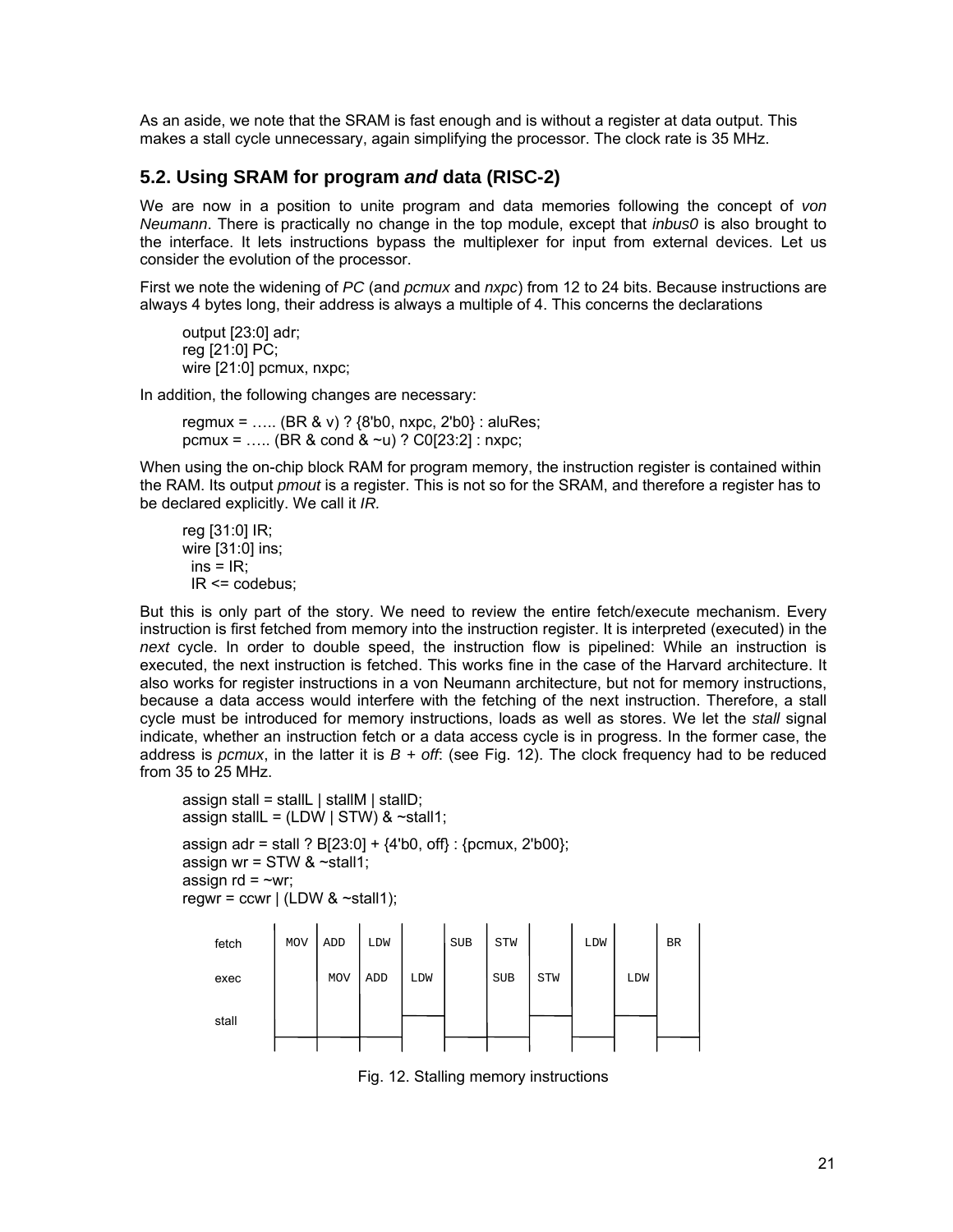There remains the (nasty) problem of how to load a program into the SRAM. The Xilinx loader always loads a bit-stream into BRAM. In our case this is a boot loader for moving compiled code into the SRAM. This implies that transfer of control from BRAM to SRAM must occur after the boot loading. Of course we wish to use the RISC itself to execute the boot loader. For this purpose, we map the BRAM (2K) onto SRAM, actually to its high end. *PMsel* determines the memory from which instructions are read.

The starting address on reset is now changed from 0 to *StartAdr*. The transfer of control after boot loading is achieved by a branch to 0.

reg PMsel;

StartAdr = 22'h3FF800; IRBuf <= stall ? IRBuf : codebus; PMsel <= ~rst | (pcmux[18:11] == 8'hFF; ins = PMsel ? pmout : IR;

# **5.3. Implementing byte-access (RISC-3)**

The FPGA's block RAMs are arrays of words, not bytes. We have therefore refrained from implementing direct access to bytes. (of course bytes can be extracted and inserted by mask and rotate instructions). Here we show how to provide byte-access in an efficient way which is possible, because the SRAM allows to store individual bytes, although basically it is also word-oriented. (In fact the SRAM of the Spartan board consists of 2 16-bit memory chips, and hence it might be called *half-word oriented*). The SRAM provides 4 write-enable signals, one for each byte in a word. By generating these signals from the low 2 bits of the address, individual bytes can be stored without affecting the other 3 bytes. Reading of a byte, however, always involves the reading of the word containing it, and then shifting and masking the byte desired.

The only addition to the processor interface is the signal *ben* (byte enable) derived from the modifier bit *v* in memory instructions.

For byte-wise *reading*, multiplexers are inserted into the input path. We rename the IOBuf's output from *inbus* to *inbus0*, and redefine *inbus* as

```
inbusL = (~ben | a0) ? inbus[7:0] : a1 ? inbus[15:8] : a2 ? inbus[23:16] : inbus[31:24]; 
inbusH = \simben ? inbus[31:8] : 24'b0
inbus = \{inbusH, inbusL\};
a0 = -adr[1] & -adr[0];
a1 = -a \frac{d}{1} & a \frac{d}{0};
a2 = adr[1] & ~adr[0];
a3 = adr[1] & adr[0];
```
For byte-access *writing,* multiplexers need be inserted in the output path.

```
assign outbusB0 = A[7:0];
assign outbusB1 = ben & a1 ? A[7:0] : A[15:8];
assign outbusB2 = ben & a2 ? A[7:0] : A[23:16];
assign outbusB3 = ben & a3 ? A[7:0] : A[31:24]; 
assign outbus = {outbusB3, outbusB2, outbusB1, outbusB0};
```
The various chip- and byte-enable signals are defined as (see also 5.1.):

 $SRece0 = be 8 adr[1];$ SRce1 = be  $&$  ~adr[1];  $SRbe0 = be 8 adr[0];$ SRbe1 = be &  $\sim$ adr[0]; SRbe[2] = {SRbe1, SRbe0, SRbe1, SRbe0}; SRadr = adr[19:2];

### **5.4. Interrupts**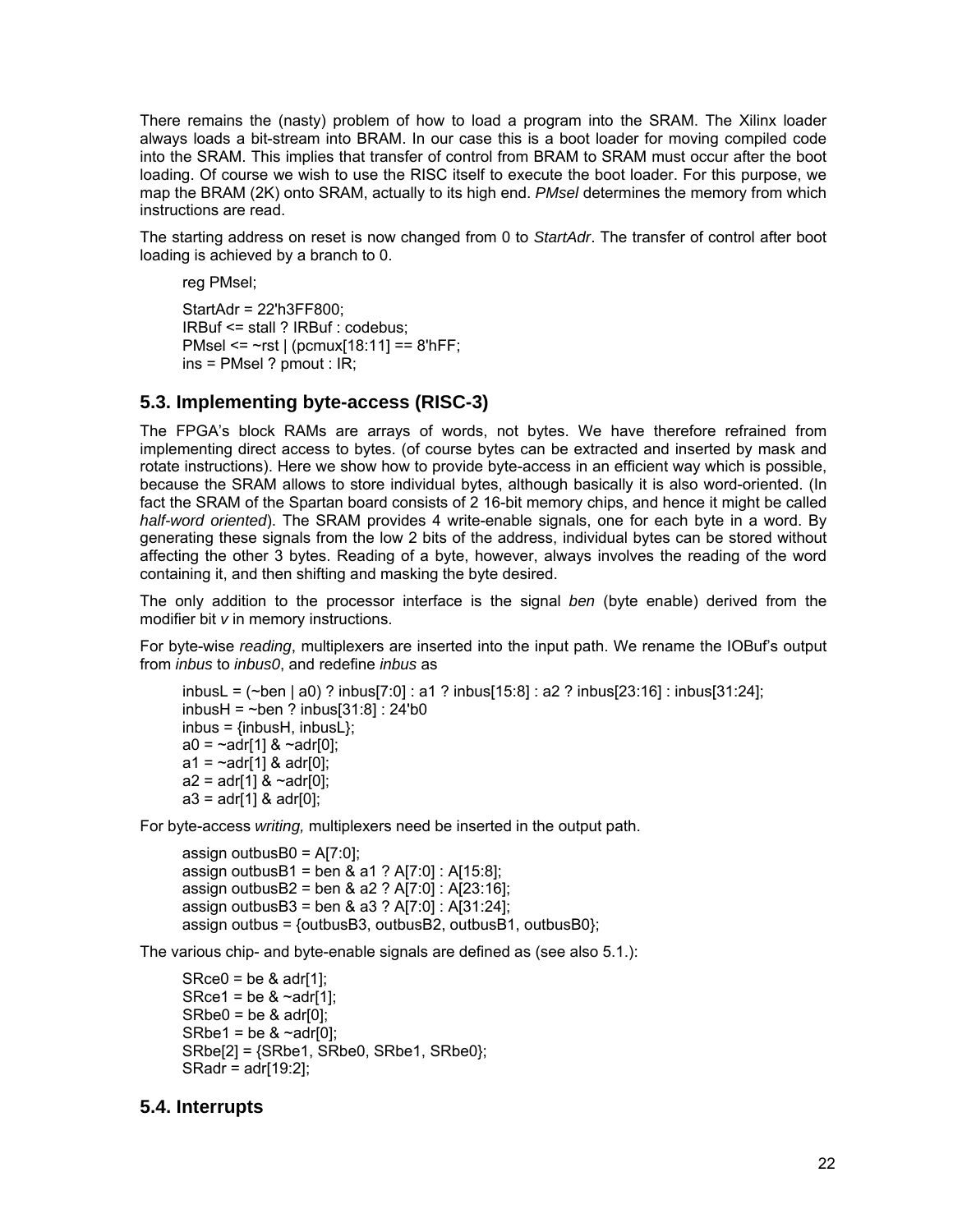The last facility to be added to the RISC is that for interrupts. It was first introduced in computers around 1960. The principal motivation was avoiding the need for distinct, small processors to handle small, peripheral task, such as the acceptance of input data and of buffering them, before the actual computing process was ready to accept them. Instead, the main process was to be interrupted, i.e. the processor was to be borrowed (for a short time) to handle the request, and thereafter to be returned to its interrupted task. Hence, the interrupt facility had a purely economical motivation.

One might assume that in the era of unbounded computing resources those small processes would no longer have to share a processor, but would be represented by programs on separate, distinct processors such as microcontrollers. This is partly happening. However, the interrupt is such a convenient feature for economizing hardware that it continues to persist. It is indeed, as will be seen shortly, very cheap to implement – at least in its basic form.

One should consider the effects of an interrupt evoked by an external signal as if a procedure call had been inserted at random in the current instruction sequence. This implies that not only the call instruction is executed, but also that the entire state of the current computation be preserved and recovered after ending the interrupt procedure. Different strategies for implementation differ primarily by the techniques for saving the state. The simplest implementation saves, like a procedure call, only the current PC (in an extra register), and leaves the rest to the interrupting program, such as the saving of used registers to software. This is the cheapest solution for hardware, but also the most time-consuming for software. At the other end of the spectrum lies hardware saving all registers including stack pointers, or even providing multiple sets of registers for interrupts, letting an interrupt handler look as a regular procedure. A further sophistication lies in providing several, distinct interrupt signals, perhaps even with distinct priorities, or even programmable priorities. There is no limit to complexification.

One addition, however, is mandatory, namely a state register indicating whether or not interrupts are admitted (*intEnb*). For the programmer of interest is that we obtain three new instructions, one for returning from an interrupt routine, and two for setting the enable state. They are all encoded in the form of branch instructions with  $u = 0$ :

| Enable/disable int | 1100 | 1111 | 0010 | 000e |
|--------------------|------|------|------|------|
|                    |      |      |      |      |
| Return interrupt   | 1100 | 0111 | 0001 | Rn   |

Fig. 13. Special instructions for interrupt handling

Following our credo for simplicity we here present a solution requiring the minimal effort on the side of the hardware. This also lies in accord with the needs for teaching the concept. These are the declarations of new variables::

| input irg;                 | interrupt request                                   |
|----------------------------|-----------------------------------------------------|
| $reg$ irg1;                | edge detector                                       |
| reg intMd, intEnb, intPnd; | interrupt mode, interrupt enable, interrupt pending |
| reg [25:0] SPC;            | saved PC and cond codes on interrupt                |
| wire $[21:0]$ pcmux0;      |                                                     |
| wire intAck;               | enabled interrupt request                           |
| wire nn, zz, cx, vv;       | condition codes                                     |
| wire RTI;                  | return from interrupt instruction                   |

When one of the *irq* signals becomes high, an interrupt is pending. It causes *intAck* to become high, if interrupts are enabled (*intEnb*), the processor is not currently executing another interrupt handler (~*intMd*), and the processor is not stalled. When *intAck* is high, the current *PC* is saved in the new *SPC* register, and *pcmux* becomes 1, i.e. the next instruction is read from address 4. At the same time, the condition bits are also saved (in *SPC[21:18]*), and the processor enters the interrupt mode.